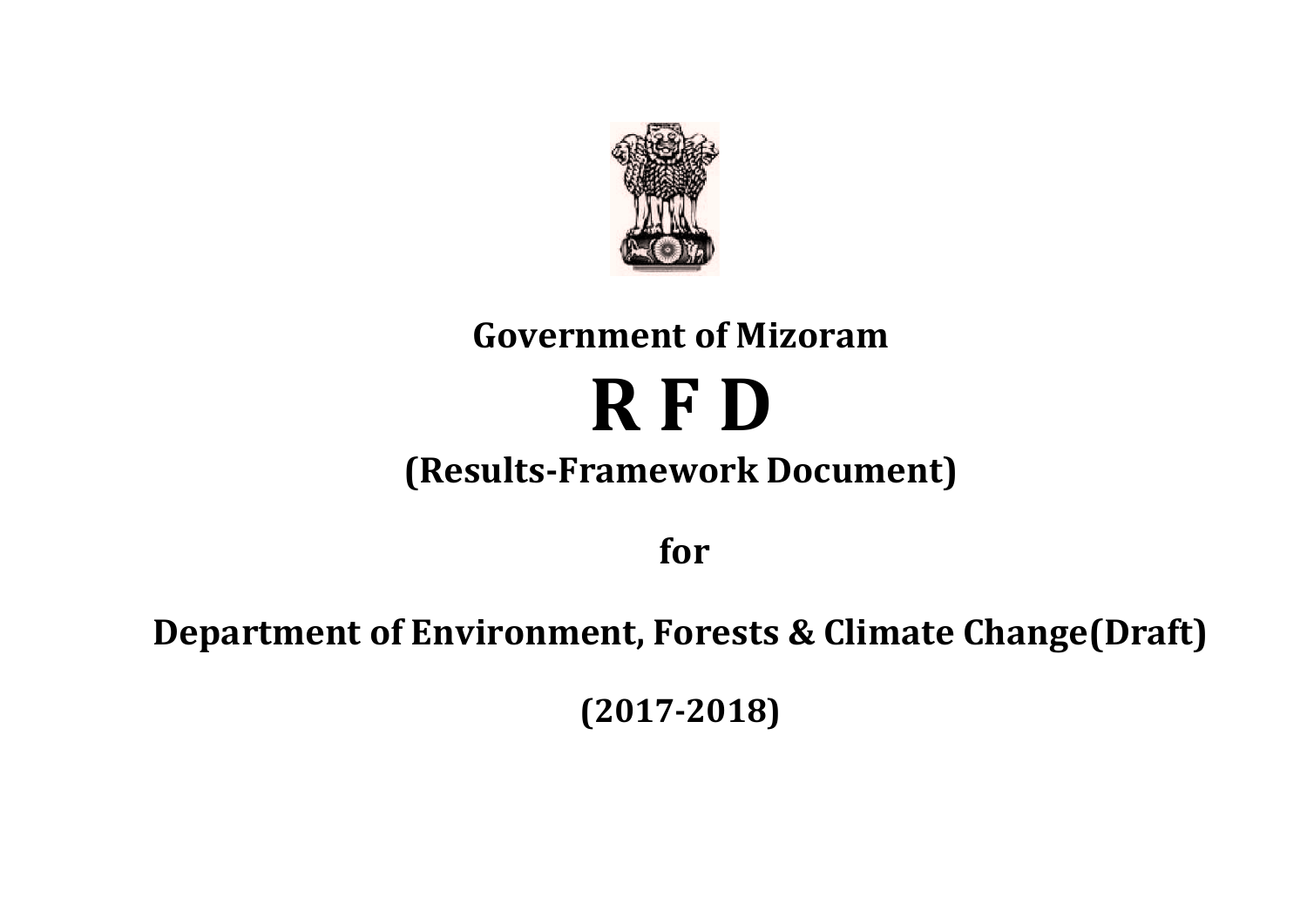#### Section 1: Vision, Mission, Objectives and Functions

#### Vision

Achieving well-stocked high-quality forests with rich floral and faunal diversity by maintaining ecological balance, environmental stability and ensuring sustainable natural resources while meeting the forest-based needs of present and future generations.

#### Mission

To increase the area under forest cover and improve the quality of existing forests thereby creating healthy environment for the people through the (1) application of the principles of sustainable management, (2) adoption of effective silvicultural practices, and (3) involvement of the local people actively in our efforts of planning, implementation, and maintaining a balance between conservation and development activities.

#### **Objectives**

- 1 Conservation and restoration of degraded forests/ wastelands by artificial regeneration and improvement in quality of existing forest
- 2 Effective implementation of various schemes under State Plan and Centrally sponsored afforestation, cultivation of NTFP such as bamboos and medicinal plants for livelihood support to the local people
- 3 Protection of forests from fire, encroachment and other biotic interferences.
- 4 Strengthening of infrastructure, Efficient use of IT, Research and Extension support for effective management of forests.
- 5 Scientific management of existing forests for sustainability, improvement of forest cover with people's participation
- 6 Protection and development of Fauna in the State by preservation of existing wildlife and its habitats, protection of rivers
- 7 Promotion of eco-tourism through development of potential sites
- 8 Addressing key concerns related to climate change through effective adaptation and mitigation efforts and Monitoring and Evaluation of such activities.
- 9 Control of pollution for better ambient environment through monitoring of air/water quality, and environmental education and awareness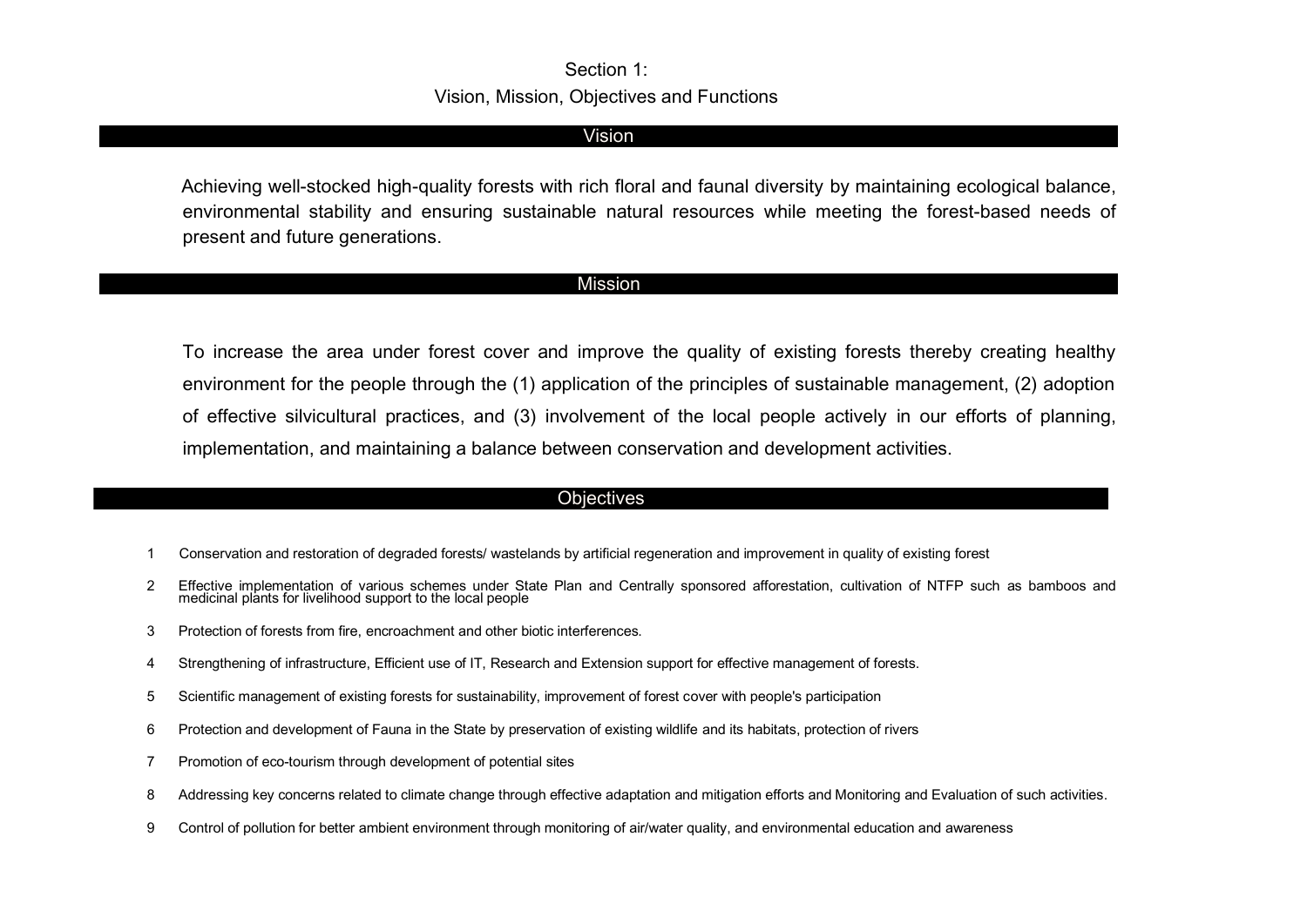#### **Functions**

- Effective implementation of various acts/rules/regulations related to the forests and the wildlife.
- Artificial regeneration through plantation of suitable species over highly degraded forest areas/wastelands and Aided natural regeneration for improving the quality of moderately degraded forests
- Protection of forests from fire through creation and maintenance of firelines and engagement of firewatchers at vulnerable locations with active community participation
- Preparation of Working Plans as per the National Working Plan Code for facilitating scientific management of the forests in Mizoram.
- Habitat improvement for wildlife in protected areas and other forest areas including wetlands.
- Effective implementation of various schemes (under State Plan as well as centrally sponsored) for afforestation and protection of forests such as Green Mizoram Program, National Afforestation Program, Intensification of Forest Management, 14th Finance Commission Share of taxes, Green India Mission, Conservation of Medicinal Plants, etc.
- Regeneration/cultivation and scientific harvesting of Non-Timber Forest Produce (NTFPs) particularly bamboos for providing livelihood support to the local people.
- Research and extension support for conservation of the forests and preservation of wildlife.
- 9 Strengthening of Village Forest Development Committees (VFDCs) / Eco-Development Committees (EDCs) for ensuring active and constructive participation of the local people in scientific management of the forests.
- Providing technical support, proper training and financial assistance to VFDCs/EDCs for value-addition to forest produce and establishing long-term strategic linkages to potential markets for value-added forest products.
- Substantially, arranging the forest-based needs of the local people like timber and bamboos through departmental operation i.e. by extracting timber and bamboos on sustained yield basis (as per prescriptions given in the approved working plans), their transportation, and disposal at various Government Depots at the rates approved by the State Government.
- Promoting scientific management of private forests/plantations by providing technical inputs/support whenever required.
- Providing casual/seasonal employment to the local people while implementing various schemes.
- Planning, implementation, and monitoring of suitable schemes aimed at arresting climate change and reducing its impacts.
- Strengthening of institutional arrangements i.e. human resource development and capacity building for key stakeholders involved in scientific management of the forests.
- 16 Regular monitoring and evaluation of impacts/outcomes generated through implementation of schemes for conservation of forests and preservation of wildlife. Timely action on feedbacks received from internal as well as independent agencies engaged for such monitoring exercises.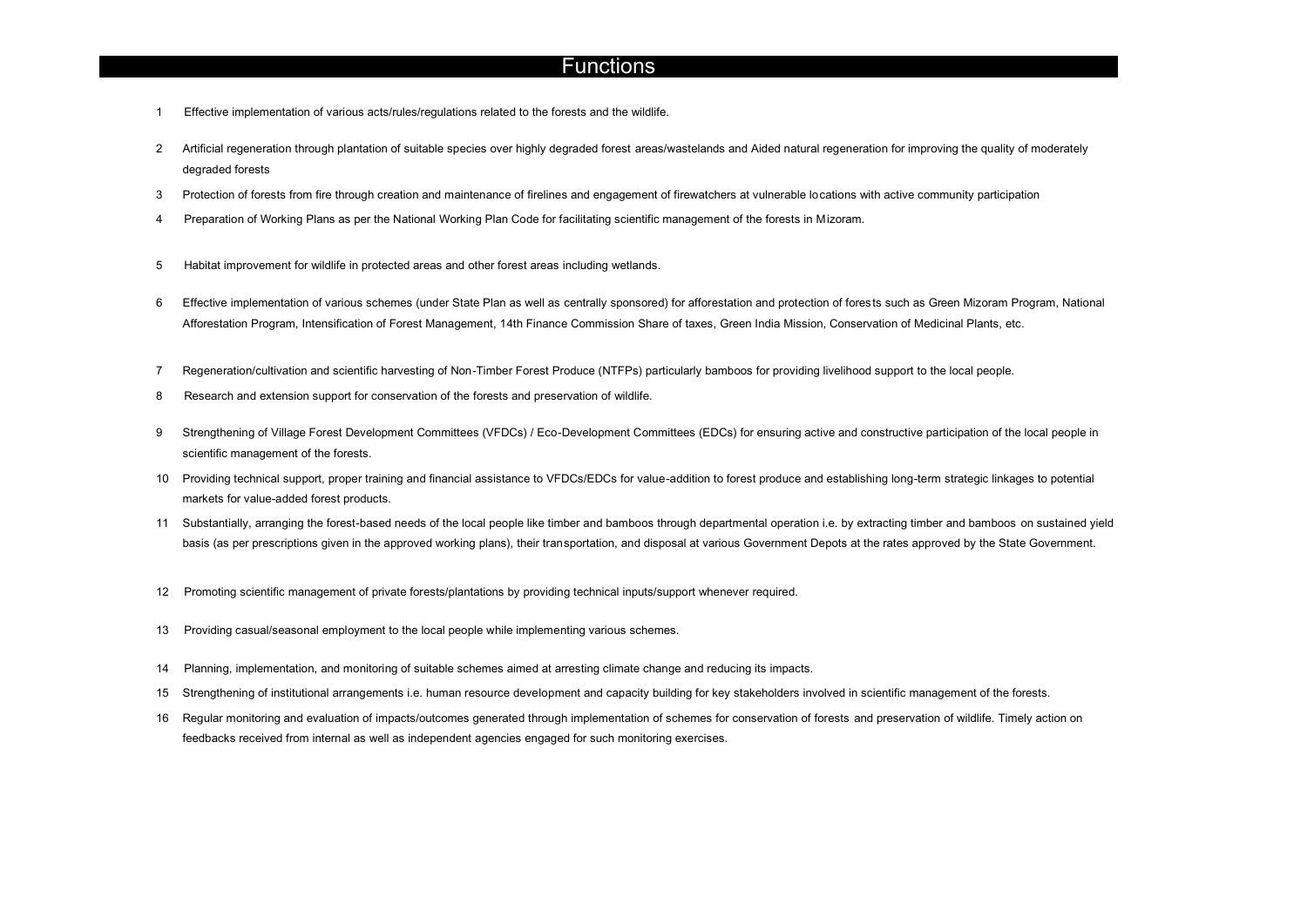|                                                                                                                                                                                                                         |        |                                                                                                                     |                                                              |      |        | Target / Criteria Value |           |        |                |        |  |  |
|-------------------------------------------------------------------------------------------------------------------------------------------------------------------------------------------------------------------------|--------|---------------------------------------------------------------------------------------------------------------------|--------------------------------------------------------------|------|--------|-------------------------|-----------|--------|----------------|--------|--|--|
| Objective                                                                                                                                                                                                               | Weight | Action                                                                                                              | <b>Success</b><br>Indicator                                  | Unit | Weight | Excellent               | Very Good | Good   | Fair           | Poor   |  |  |
|                                                                                                                                                                                                                         |        |                                                                                                                     |                                                              |      |        | 100%                    | 90%       | 80%    | 70%            | 60%    |  |  |
| [1] Conservation and restoration of degraded<br>forests/ wastelands by artificial regeneration and<br>improvement in quality of existing forest                                                                         | 10.00  | [1.1] Raising of seedlings in<br>nursery                                                                            | [1.1.1] Naked and polypot<br>seedlings.                      | Nos. | 2.00   | 900000                  | 810000    | 720000 | 630000         | 540000 |  |  |
|                                                                                                                                                                                                                         |        |                                                                                                                     | [1.1.2] Survival rate of<br>plantation                       | $\%$ | 1.00   | 95                      | 85        | 76     | 66             | 57     |  |  |
|                                                                                                                                                                                                                         |        | [1.2] Maintenance of last<br>year plantation (AR)<br>under National<br>Afforestation<br>Programme                   | [1.2.1] Extent of area<br>maintain                           | Ha.  | 2.00   | 600                     | 540       | 480    | 420            | 360    |  |  |
|                                                                                                                                                                                                                         |        | [1.3] Maintenance of last<br>year plantation (ANR)<br>under NAP                                                     | [1.3.1] Extent of area<br>maintain                           | Ha.  | 1.00   | 300                     | 270       | 240    | 210            | 180    |  |  |
|                                                                                                                                                                                                                         |        | [1.4] Maintenance of older<br>plantations under NAP                                                                 | [1.4.1] Vacancy filled area                                  | Ha.  | 2.00   | 6000                    | 5400      | 4800   | 4200           | 3600   |  |  |
|                                                                                                                                                                                                                         |        | [1.5] Involvement of<br>stakeholders in<br>improving forest cover<br>and capacity building<br>under the umbrella of | [1.5.1] VFDCs/ EDCs<br>involved in<br>afforestation          | Nos. | 1.00   | 200                     | 180       | 160    | 140            | 120    |  |  |
|                                                                                                                                                                                                                         |        | Joint Forest<br>Management (JFM)                                                                                    | [1.5.2] Training and other<br>capacity building<br>activity. | Nos. | 1.00   | 10                      | 9         | 8      | $\overline{7}$ | 6      |  |  |
| [2] Effective implementation of various schemes<br>under State Plan and Centrally sponsored<br>afforestation, cultivation of NTFP such as<br>bamboos and medicinal plants for livelihood<br>support to the local people | 10.00  | [2.1] Afforestation with tree<br>species under CAMPA<br>and Centrally<br>Sponsored Scheme<br>etc.                   | [2.1.1] Raising of seedlings<br>in nursery under<br>CAMPA    | Nos. | 1.00   | 800000                  | 720000    | 640000 | 560000         | 480000 |  |  |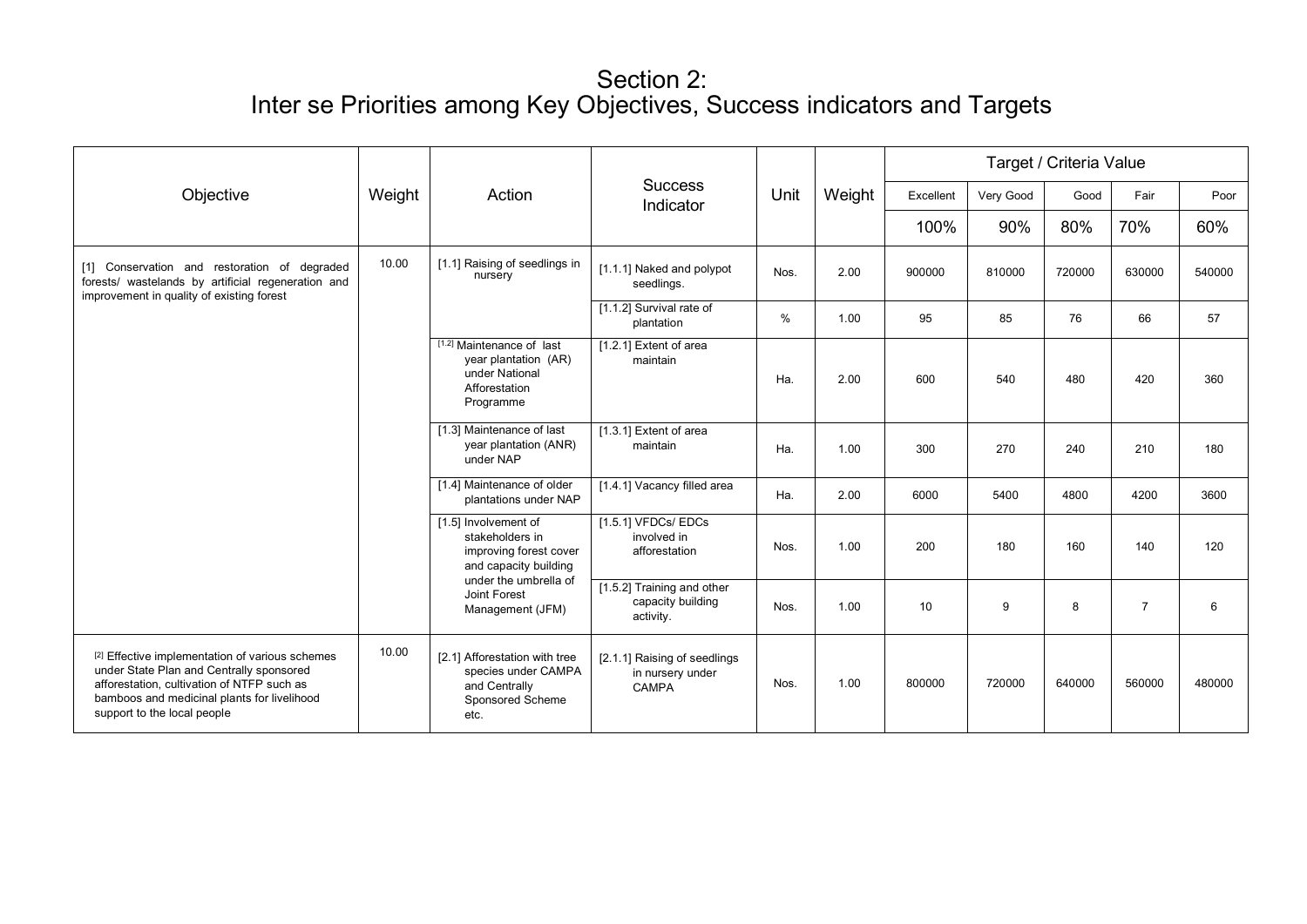|                                                                                      |        |                                                                                    | <b>Success</b>                                                          |            |        | Target / Criteria Value |                |        |        |                |
|--------------------------------------------------------------------------------------|--------|------------------------------------------------------------------------------------|-------------------------------------------------------------------------|------------|--------|-------------------------|----------------|--------|--------|----------------|
| Objective                                                                            | Weight | Action                                                                             | Indicator                                                               | Unit       | Weight | Excellent               | Very Good      | Good   | Fair   | Poor           |
|                                                                                      |        |                                                                                    |                                                                         |            |        | 100%                    | 90%            | 80%    | 70%    | 60%            |
|                                                                                      |        |                                                                                    | [2.1.2] Extent of older<br>non CA plantation<br>maintain                | Ha.        | 1.00   | 1000                    | 900            | 800    | 700    | 600            |
|                                                                                      |        |                                                                                    | [2.1.3] Area of CA<br>older plantations                                 | Ha.        | 2.00   | 2000                    | 1800           | 1600   | 1400   | 1200           |
|                                                                                      |        | [2.2] Afforestation with<br>bamboo species and<br>maintenance under<br><b>NABM</b> | [2.2.1] Advance work<br>of raising<br>seedlings                         | Nos.       | 0.50   | 500000                  | 450000         | 400000 | 350000 | 300000         |
|                                                                                      |        |                                                                                    | [2.2.2] Older bamboo<br>plantation in non-<br>forest area<br>maintained | Ha.        | 1.00   | 1200                    | 1080           | 960    | 840    | 720            |
|                                                                                      |        |                                                                                    | [2.2.3] Older bamboo<br>plantation in forest<br>area maintain           | Ha.        | 1.00   | 3500                    | 3150           | 2800   | 2450   | 2100           |
|                                                                                      |        |                                                                                    | $[2.2.4]$ VFDCs<br>involved in<br>afforestation                         | Nos.       | 0.50   | 60                      | 54             | 48     | 42     | 36             |
|                                                                                      |        | [2.3] Conservation and<br>augmentation of<br>medicinal plants under<br>NMPB etc.   | $[2.3.1]$ No of<br>seedlings in<br>nursery for<br><b>MPCDA</b>          | <b>Nos</b> | 1.00   | 40000                   | 36000          | 32000  | 28000  | 24000          |
|                                                                                      |        |                                                                                    | $[2.3.2]$ No of<br>seedlings for<br>augmentation of<br>medicinal plants | Nos        | 1.00   | 80000                   | 72000          | 64000  | 56000  | 48000          |
| [3] Protection of forests from fire, encroachment and<br>other biotic interferences. | 9.00   | [3.1] Creation of fire line for<br>protection                                      | [3.1.1] Length of<br>fireline                                           | Km.        | 2.00   | 100                     | 90             | 80     | 70     | 60             |
|                                                                                      |        | [3.2] Maintenance of fire<br>line                                                  | [3.2.1] Length of old<br>fireline                                       | Km.        | 1.00   | 100                     | 90             | 80     | 70     | 60             |
|                                                                                      |        | [3.3] Engagement of<br>firewatchers                                                | [3.3.1] No of fire<br>watchers                                          | Nos.       | 2.00   | 100                     | 90             | 80     | 70     | 60             |
|                                                                                      |        |                                                                                    | [3.3.2] Fire<br><b>Protection Squad</b><br>in Districts                 | Nos        | 2.00   | 8                       | $\overline{7}$ | 6      | 5      | $\overline{4}$ |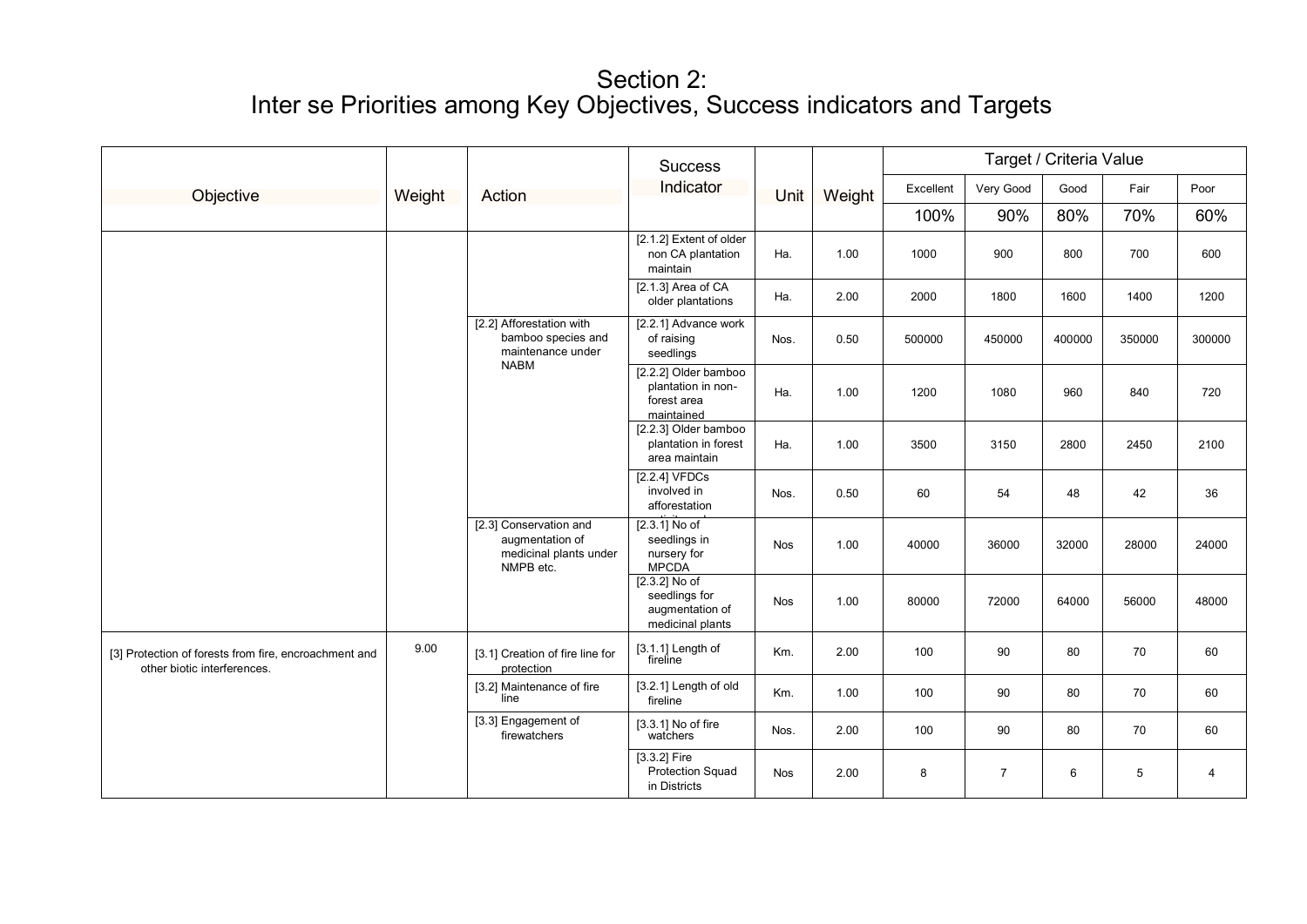|                                                                                                                                 |        |                                                                                        |                                                                                        |            |        |                |           | Target / Criteria Value |                |                |
|---------------------------------------------------------------------------------------------------------------------------------|--------|----------------------------------------------------------------------------------------|----------------------------------------------------------------------------------------|------------|--------|----------------|-----------|-------------------------|----------------|----------------|
| Objective                                                                                                                       | Weight | Action                                                                                 | <b>Success</b><br>Indicator                                                            | Unit       | Weight | Excellent      | Very Good | Good                    | Fair           | Poor           |
|                                                                                                                                 |        |                                                                                        |                                                                                        |            |        | 100%           | 90%       | 80%                     | 70%            | 60%            |
|                                                                                                                                 |        | [3.4] Patrolling in forest areas                                                       | [3.4.1] Ranges covered by<br><b>Protection Division</b>                                | Nos.       | 1.00   | 60             | 54        | 48                      | 42             | 36             |
|                                                                                                                                 |        | [3.5] Installation of Controlling<br>System for transit of Forest<br>Produce and watch | [3.5.1] Operation of check<br>post/check gate                                          | Nos.       | 1.00   | 6              | 5         | $\overline{4}$          | 3              | $\overline{2}$ |
| [4] Training, Research and Extension support for<br>effective management of forests.                                            | 6.00   | [4.1] Publication of<br>Booklets/Pamphlets                                             | [4.1.1] Publications made                                                              | <b>Nos</b> | 2.00   | $\overline{7}$ | 6         | 5                       | $\overline{4}$ | 3              |
|                                                                                                                                 |        | [4.2] Training of Forest Officers<br>outside and within the State                      | [4.2.1] No. of Forest Officers<br>trained outside the<br>state                         | Nos.       | 2.00   | 10             | 9         | 8                       | $\overline{7}$ | 6              |
|                                                                                                                                 |        |                                                                                        | [4.2.2] Training to Frontline<br><b>Staffs at Forest</b><br>Training School,<br>Aizawl | Nos.       | 2.00   | 50             | 45        | 40                      | 35             | 30             |
| [5] Scientific management of existing forests for<br>sustainability, improvement of forest cover<br>with people's participation | 8.00   | [5.1] Preparation of working plans                                                     | [5.1.1] Divisions to cover                                                             | Nos.       | 1.00   | $\overline{4}$ | 3         | $\overline{2}$          | $\mathbf{1}$   | $\mathbf 0$    |
|                                                                                                                                 |        | [5.2] Implementation of Working<br>Plans                                               | [5.2.1] No. of divisions<br>implementing<br><b>Working Plans</b>                       | <b>Nos</b> | 1.00   | $\overline{4}$ | 3         | $\overline{2}$          | $\overline{1}$ | $\mathbf 0$    |
|                                                                                                                                 |        | [5.3] Observation of States<br>specific programmes for<br>Environmental cause          | [5.3.1] No. of seedlings<br>planted/distributed on<br>Green Mizoram Day                | Nos.       | 2.00   | 300000         | 270000    | 240000                  | 21000          | 180000         |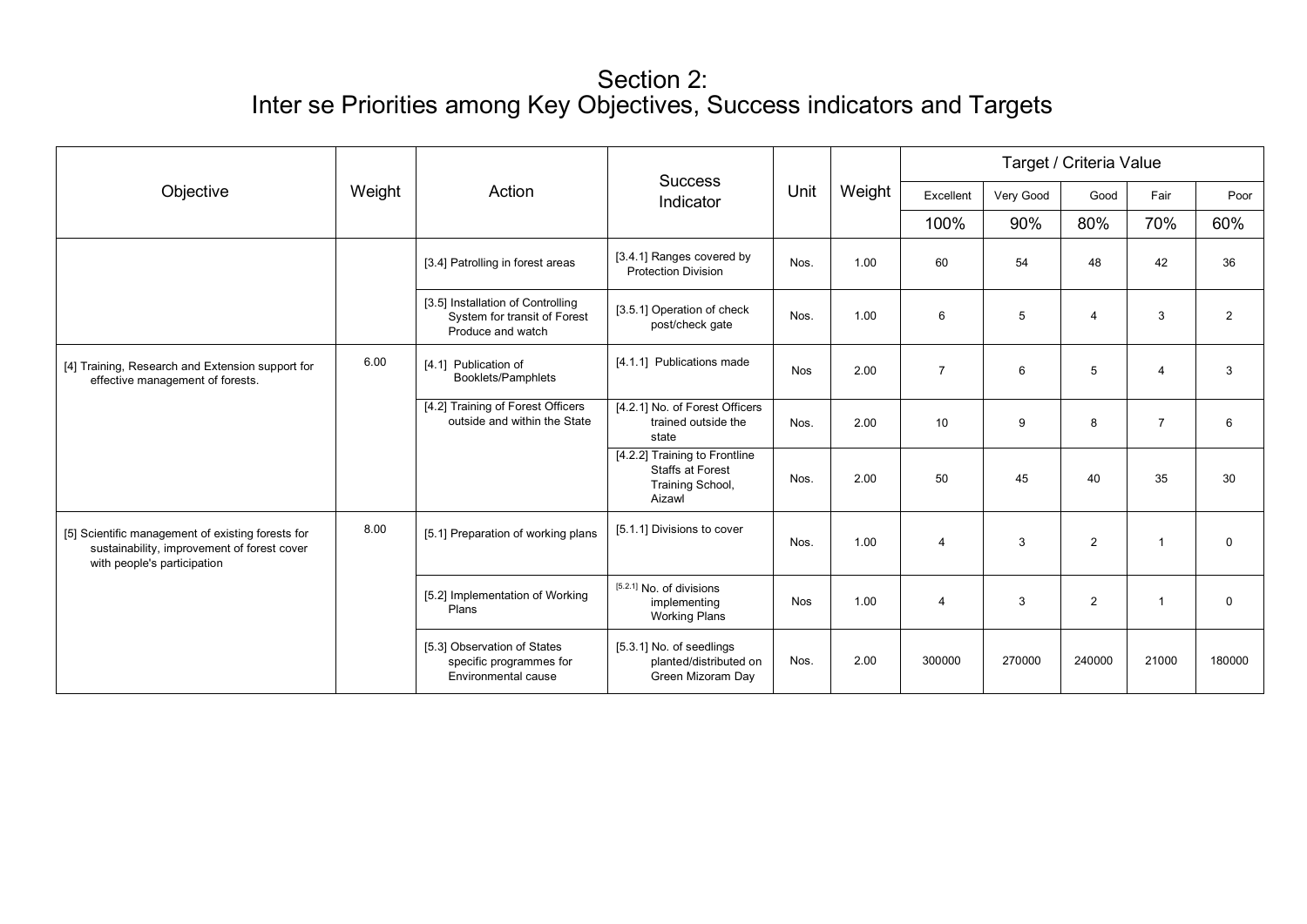|                                                                                                                           |        |                                                                                                | <b>Success</b>                                                                                        |      |        |            |                | Target / Criteria Value |                       |                |
|---------------------------------------------------------------------------------------------------------------------------|--------|------------------------------------------------------------------------------------------------|-------------------------------------------------------------------------------------------------------|------|--------|------------|----------------|-------------------------|-----------------------|----------------|
| Objective                                                                                                                 | Weight | Action                                                                                         | Indicator                                                                                             | Unit | Weight | Excellent  | Very Good      | Good                    | Fair                  | Poor           |
|                                                                                                                           |        |                                                                                                |                                                                                                       |      |        | 100%       | 90%            | 80%                     | 70%                   | 60%            |
|                                                                                                                           |        |                                                                                                | [5.3.2] Organising of Fire<br>Prevention<br>Awareness<br>Campaign during fire<br>/dry season          | Nos. | 2.00   | 65         | 58             | 52                      | 46                    | 40             |
|                                                                                                                           |        |                                                                                                | [5.3.3] No. of Department<br>involved                                                                 | Nos. | 1.00   | 30         | 27             | 24                      | 21                    | 18             |
|                                                                                                                           |        |                                                                                                | [5.3.4] No. of District covered                                                                       | Nos. | 1.00   | 8          | $\overline{7}$ | 6                       | 5                     | $\overline{4}$ |
| [6] Protection and development of fauna in the State<br>by preserving existing wildlife and providing<br>healthy habitats | 11.00  | [6.1] Habitat improvement and<br>implementation of Wildlife<br>Management/Conservation<br>Plan | [6.1.1] Implementation of WL<br>Management/Conservation<br>Plan                                       | Nos. | 2.00   | 10         | 9              | 8                       | $\overline{7}$        | 6              |
|                                                                                                                           |        |                                                                                                | [6.1.2] Creation of<br>grassland/fodder/fruit<br>plantation                                           | Ha.  | 0.50   | 20         | 18             | 16                      | 14                    | 12             |
|                                                                                                                           |        |                                                                                                | [6.1.3] Implementation of<br>effective Anti-<br>poaching scheme                                       | Date | 1.00   | 30/10/2017 | 30/11/2017     |                         | 30/12/2017 30/01/2018 | 28/02/2018     |
|                                                                                                                           |        |                                                                                                | [6.1.4] Engagement of<br>wildlife guard                                                               | Nos. | 2.00   | 100        | 90             | 80                      | 70                    | 60             |
|                                                                                                                           |        | [6.2] Relocation of families from<br>wildlife sanctuary                                        | [6.2.1] No of families<br>relocated outside PA                                                        | Nos. | 2.50   | 145        | 131            | 116                     | 102                   | 87             |
|                                                                                                                           |        | [6.3] Community involvement in<br>wildlife protection                                          | [6.3.1] No. of EDCs<br>involved in Wildlife<br>management<br>including detection of<br>wildlife crime | Nos. | 1.00   | 70         | 63             | 56                      | 49                    | 42             |
|                                                                                                                           |        |                                                                                                | [6.3.2] Individuals trained in<br>awareness                                                           | Nos. | 1.00   | 1200       | 1080           | 960                     | 840                   | 720            |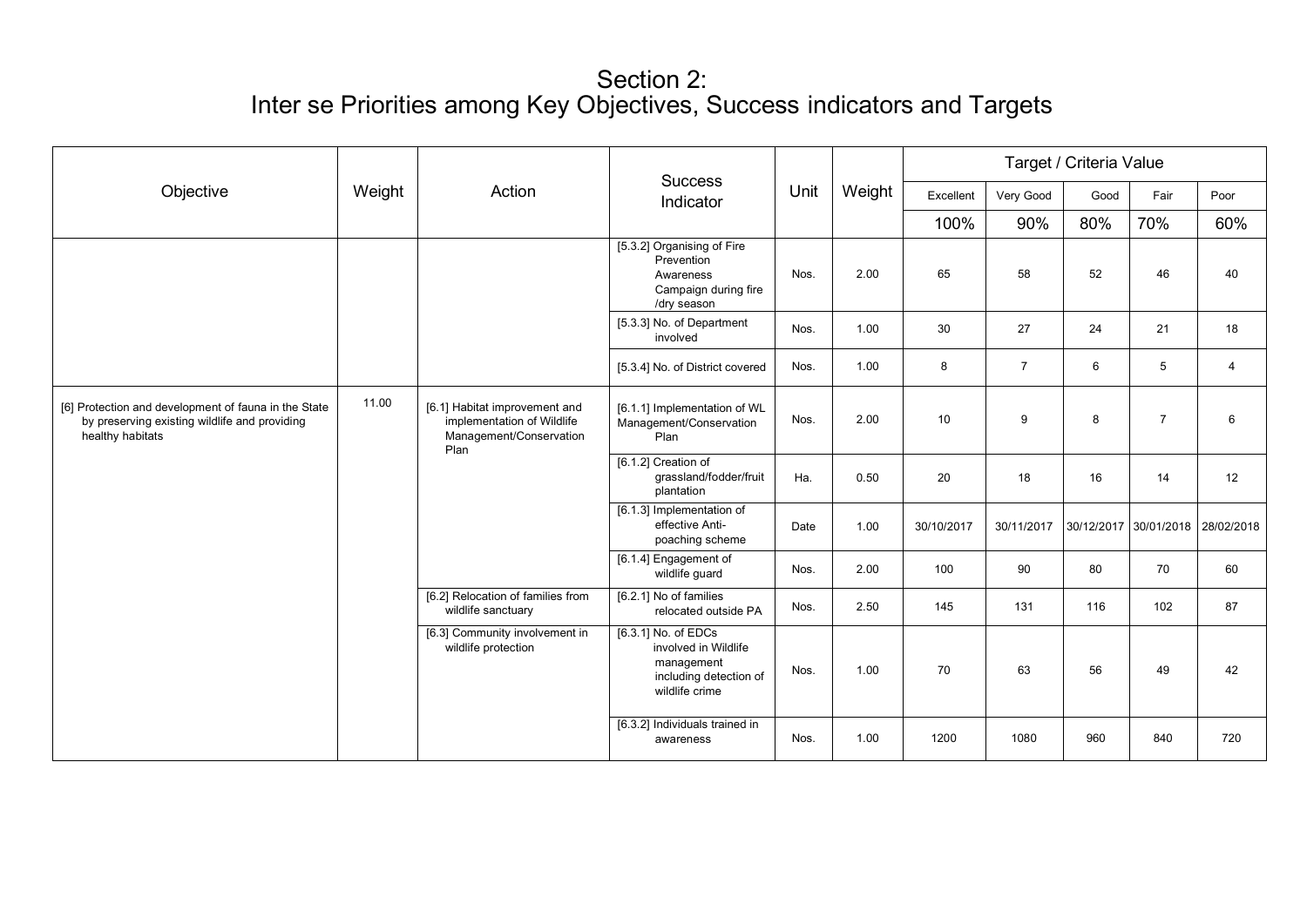|                                                                                                                                               |        |                                                                                                 | <b>Success</b>                                                                                                                  |           |        | Target / Criteria Value |                |            |                       |                |  |
|-----------------------------------------------------------------------------------------------------------------------------------------------|--------|-------------------------------------------------------------------------------------------------|---------------------------------------------------------------------------------------------------------------------------------|-----------|--------|-------------------------|----------------|------------|-----------------------|----------------|--|
| Objective                                                                                                                                     | Weight | Action                                                                                          | Indicator                                                                                                                       | Unit      | Weight | Excellent               | Very Good      | Good       | Fair                  | Poor           |  |
|                                                                                                                                               |        |                                                                                                 |                                                                                                                                 |           |        | 100%                    | 90%            | 80%        | 70%                   | 60%            |  |
|                                                                                                                                               |        |                                                                                                 | campaign                                                                                                                        |           |        |                         |                |            |                       |                |  |
|                                                                                                                                               |        | [6.4] Development of wetlands                                                                   | [6.4.1] Wetlands covered                                                                                                        | Nos.      | 1.00   | 2.00                    | 1.80           | 1.60       | 1.40                  | 1.20           |  |
| [7] Promotion of eco-tourism through development<br>of potential sites                                                                        | 3.00   | [7.1] Identification of sites for<br>promotion of eco-tourism                                   | [7.1.1] Potential sites to be<br>identified                                                                                     | Nos.      | 1.00   | 3.00                    | 2.7            | 2.4        | 2.1                   | 1.8            |  |
|                                                                                                                                               |        | [7.2] Preparation of plan for<br>development of eco-tourism                                     | [7.2.1] Implementation of<br>development activity                                                                               | Date      | 1.00   | 15/11/2017              | 15/12/2017     | 15/01/2018 | 15/02/2018            | 15/03/2018     |  |
|                                                                                                                                               |        | [7.3] Linkage of Environment &<br>Forest Department with<br>other departments/institutes<br>for | [7.3.1] Collaboration with<br>other line<br>Departments viz.<br>Tourism, R & D etc.<br>for execution of Eco<br>Tourism activity | Date      | 1.00   | 25/11/2017              | 25/12/2017     |            | 25/01/2018 25/02/2018 | 25/03/2018     |  |
| [8] Addressing key concerns related to climate<br>change through effective adaptation and<br>mitigation efforts, Monitoring and Evaluation of | 11.00  | [8.1] Implementation of Green<br>India Mission and Climate<br>Change action plan                | [8.1.1] Implementation of<br>Perspective Plan                                                                                   | Nos.      | 1.00   | 8                       | $\overline{7}$ | 6          | 5                     | $\overline{4}$ |  |
| such activities, meeting and<br>seminars/workshops                                                                                            |        |                                                                                                 | [8.1.2] Seedlings raised in<br>nursery                                                                                          | Nos       | 2.50   | 8000000                 | 7200000        | 6400000    | 5600000               | 4800000        |  |
|                                                                                                                                               |        |                                                                                                 | [8.1.3] Area of plantation<br>under GIM                                                                                         | Ha        | 2.50   | 7000                    | 6300           | 5700       | 5000                  | 4300           |  |
|                                                                                                                                               |        | [8.2] Involvement of local people                                                               | [8.2.1] No. of VFDCs/GIM<br>committee involve                                                                                   | Nos.      | 1.00   | 45                      | 40             | 36         | 31                    | 27             |  |
|                                                                                                                                               |        | [8.3] Arranging Climate Change<br>meetings, workshop and<br>seminars                            | [8.3.1] Individuals attending<br>meetings/ seminar /<br>workshops                                                               | <b>No</b> | 1.00   | 100                     | 90             | 80         | 70                    | 60             |  |
|                                                                                                                                               |        | [8.4] Meeting of senior forest<br>officers                                                      | [8.4.1] No. of Meetings to be<br>held                                                                                           | Nos.      | 1.00   | 20                      | 18             | 16         | 14                    | 12             |  |
|                                                                                                                                               |        | [8.5] Scrutiny of<br>monthly/quarterly/annual<br>reports                                        | [8.5.1] Percentage of<br>Progress Reports to<br>be scrutinized                                                                  | %         | 1.00   | 100                     | 90             | 80         | 70                    | 60             |  |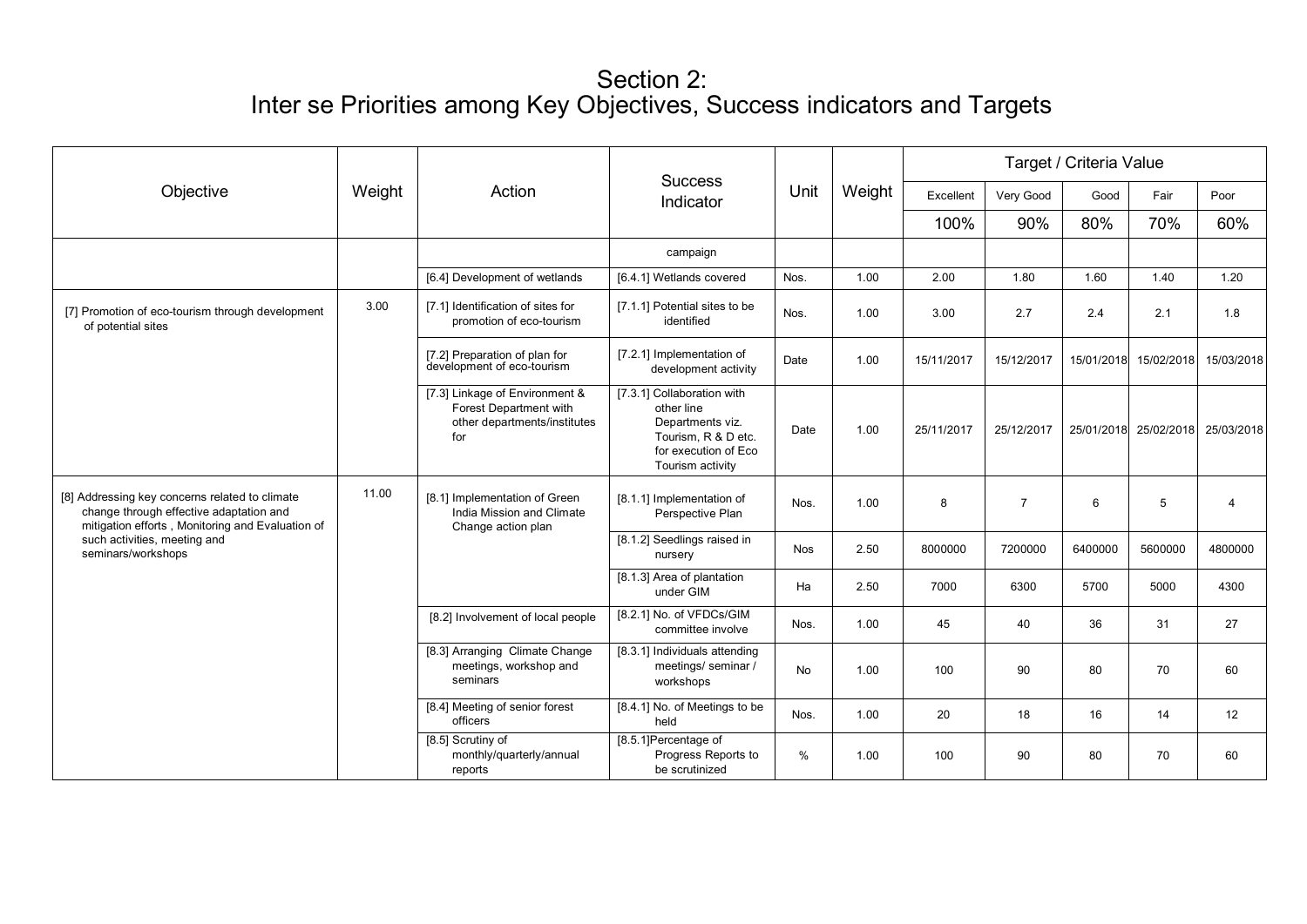|                                                                                                                          |        |                                                                             | <b>Success</b>                                                                                       |      |        |           |                | Target / Criteria Value |                |                 |
|--------------------------------------------------------------------------------------------------------------------------|--------|-----------------------------------------------------------------------------|------------------------------------------------------------------------------------------------------|------|--------|-----------|----------------|-------------------------|----------------|-----------------|
| Objective                                                                                                                | Weight | Action                                                                      | Indicator                                                                                            | Unit | Weight | Excellent | Very Good      | Good                    | Fair           | Poor            |
|                                                                                                                          |        |                                                                             |                                                                                                      |      |        | 100%      | 90%            | 80%                     | 70%            | 60%             |
|                                                                                                                          |        | [8.6] Monitoring and evaluation of<br>field works                           | [8.6.1] Percentage of Field<br>Works monitored by<br>higher officials and<br>independent<br>agencies | $\%$ | 1.00   | 80        | 72             | 64                      | 56             | 48              |
| [9] Efficient use of IT', improvement in internal<br>efficiency/responsiveness/service delivery etc<br>of the department | 11.00  | [9.1] Improvement of GIS Cell                                               | [9.1.1] Strengthening of GIS<br>Cell                                                                 | Nos. | 1.00   | 1.00      | 0.80           | 0.60                    | 0.40           | 0.20            |
|                                                                                                                          |        | [9.2] Digitization and generation<br>of improved maps through<br>GIS        | [9.2.1] Improvement of<br>digitized map of<br><b>Reserved Forests</b>                                | Nos. | 1.00   | 5         | $\overline{4}$ | 3                       | $\overline{2}$ | $\overline{1}$  |
|                                                                                                                          |        |                                                                             | [9.2.2] Improvement of<br>digitized map of<br>Protected Areas/Eco-<br>SensitiveZones                 | Nos. | 1.50   | 10        | 9              | 8                       | $\overline{7}$ | 6               |
|                                                                                                                          |        |                                                                             | [9.2.3] Improvement of<br>digitized map of<br>Riverine Reserved<br>Forests                           | Nos. | 1.50   | 10        | 9              | 8                       | $\overline{7}$ | 6               |
|                                                                                                                          |        |                                                                             | [9.2.4] Mapping and<br>digitization of natural/<br>community forests                                 | Nos. | 1.50   | 6         | 5              | 4                       | 3              | $\overline{2}$  |
|                                                                                                                          |        |                                                                             | [9.2.5] Digitization of CA<br>plantations                                                            | Nos. | 1.50   | 40        | 36             | 32                      | 28             | 24              |
|                                                                                                                          |        |                                                                             | [9.2.6] Mapping of fire<br>affected areas                                                            | Nos. | 2.00   | 900       | 810            | 720                     | 630            | 540             |
|                                                                                                                          |        | [9.3] Arranging slide shows , film<br>show and power point<br>presentations | [9.3.1] Participation and<br>presentations made                                                      | Nos. | 1.00   | 10        | 9              | 8                       | $\overline{7}$ | $6\phantom{.}6$ |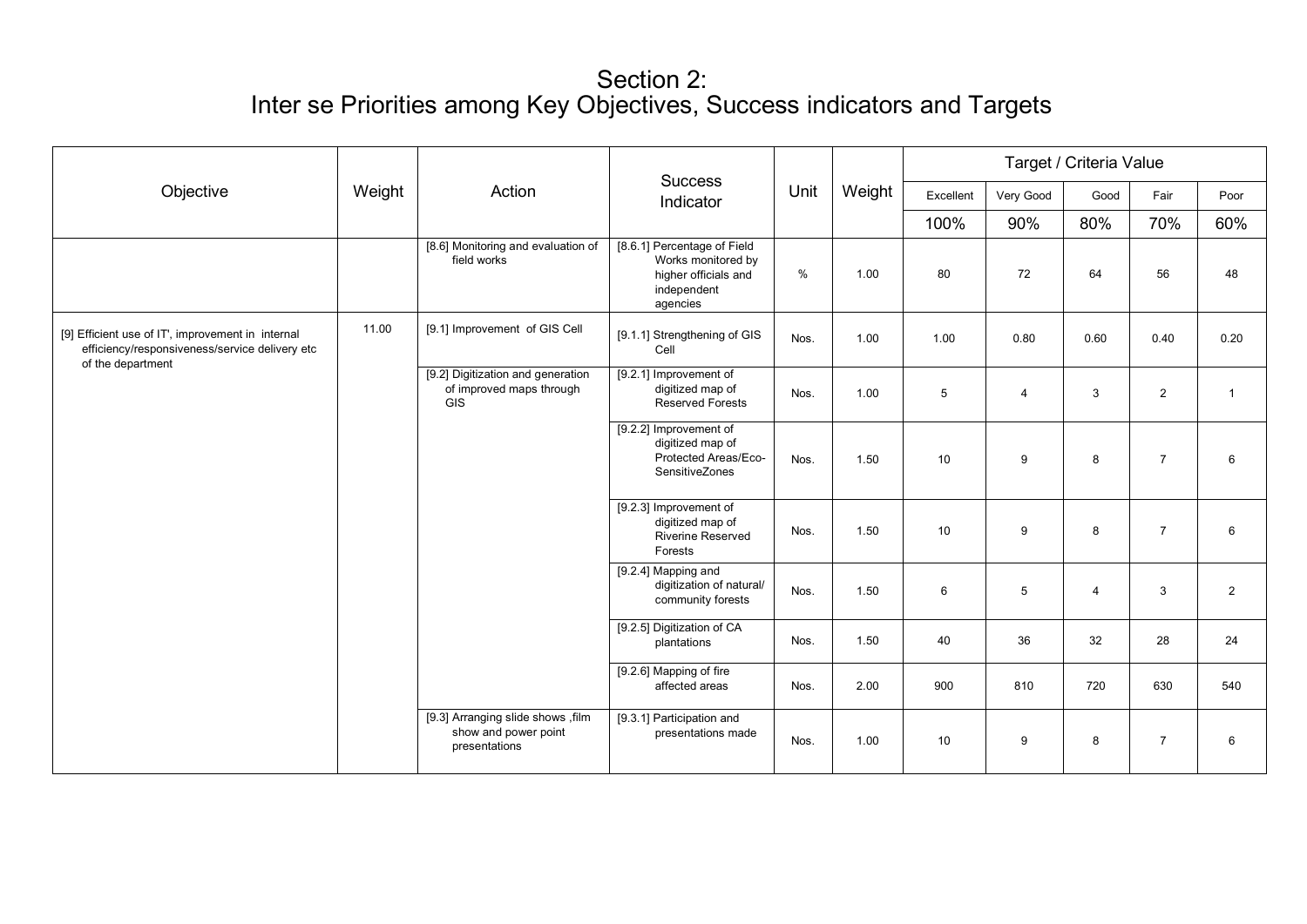|                                                                                                                                                                                                                      |        |                                                                                                                                                                           |                                                                                  |             |        | Target / Criteria Value |           |                 |                |                |  |  |
|----------------------------------------------------------------------------------------------------------------------------------------------------------------------------------------------------------------------|--------|---------------------------------------------------------------------------------------------------------------------------------------------------------------------------|----------------------------------------------------------------------------------|-------------|--------|-------------------------|-----------|-----------------|----------------|----------------|--|--|
| Objective                                                                                                                                                                                                            | Weight | Action                                                                                                                                                                    | <b>Success</b><br>Indicator                                                      | Unit        | Weight | Excellent               | Very Good | Good            | Fair           | Poor           |  |  |
|                                                                                                                                                                                                                      |        |                                                                                                                                                                           |                                                                                  |             |        | 100%                    | 90%       | 80%             | 70%            | 60%            |  |  |
| [10] Regeneration/extraction and value-addition to<br>forest produces and linkages to potential<br>markets including reduction in carbon emission<br>through improved technology under state and<br>central projects | 5.00   | [10.1] Felling, extraction and<br>Marketing of private bamboo                                                                                                             | [10.1.1] No. of Bamboos<br>harvest/ extract<br>under the Guidelines              | Nos.        | 1.00   | 1000000                 | 900000    | 800000          | 700000         | 600000         |  |  |
|                                                                                                                                                                                                                      |        | [10.2] Provision of technical<br>support to bamboo planters<br>under New Land Use Policy                                                                                  | [10.2.1] No. of beneficiaries<br>under bamboo trade<br>of NLUP                   | <b>Nos</b>  | 1.00   | 190                     | 171       | 152             | 133            | 114            |  |  |
|                                                                                                                                                                                                                      |        | [10.3] Reduction in carbon<br>emission through efficient<br>use of technology<br>[10.4] Maintenance of Bamboo<br>Processing Centre and<br>establishing market<br>linkages | [10.3.1] No of families<br>receiving improved<br>chulhas under NEDP              | Nos.        | 2.00   | 220                     | 198       | 176             | 154            | 132            |  |  |
|                                                                                                                                                                                                                      |        |                                                                                                                                                                           | [10.4.1] No. of staff and<br><b>VFDC</b> members<br>given training by<br>experts | Person<br>s | 0.50   | 30                      | 27        | 24              | 21             | 18             |  |  |
|                                                                                                                                                                                                                      |        |                                                                                                                                                                           | [10.4.2] No. of exhibition<br>organized for<br>bamboo based<br>entrepreneurs     | Nos.        | 0.50   | 2.00                    | 1.80      | 1.60            | 1.40           | 1.20           |  |  |
| [11] Improvement of ambient environment through<br>monitoring of air/water quality, wildlife and<br>environmental education campaigns                                                                                | 7.00   | [11.1] Monitoring of air/water<br>quality by State Pollution<br>Control Board                                                                                             | [11.1.1] Water quality<br>monitoring stations<br>operated under<br><b>NWMP</b>   | Nos.        | 1.00   | 56                      | 50        | 44              | 38             | 32             |  |  |
|                                                                                                                                                                                                                      |        |                                                                                                                                                                           | [11.1.2] Frequency of water<br>quality monitoring                                | Nos.        | 0.50   | 12                      | 11        | 10 <sup>1</sup> | 9              | 8              |  |  |
|                                                                                                                                                                                                                      |        |                                                                                                                                                                           | [11.1.3] Additional water<br>sample test                                         | Nos.        | 0.50   | 25                      | 22        | 20              | 18             | 15             |  |  |
|                                                                                                                                                                                                                      |        |                                                                                                                                                                           | [11.1.4] Air quality<br>monitoring stations<br>operated under<br><b>NAMP</b>     | Nos.        | 0.50   | 11                      | 10        | 9               | 8              | $\overline{7}$ |  |  |
|                                                                                                                                                                                                                      |        |                                                                                                                                                                           | [11.1.5] Frequency of air<br>quality monitoring                                  | Nos.        | 0.50   | 104                     | 90        | 80              | 70             | 60             |  |  |
|                                                                                                                                                                                                                      |        |                                                                                                                                                                           | [11.1.6] Frequency of noise<br>monitoring                                        | Nos.        | 0.50   | 10                      | 9         | 8               | $\overline{7}$ | 6              |  |  |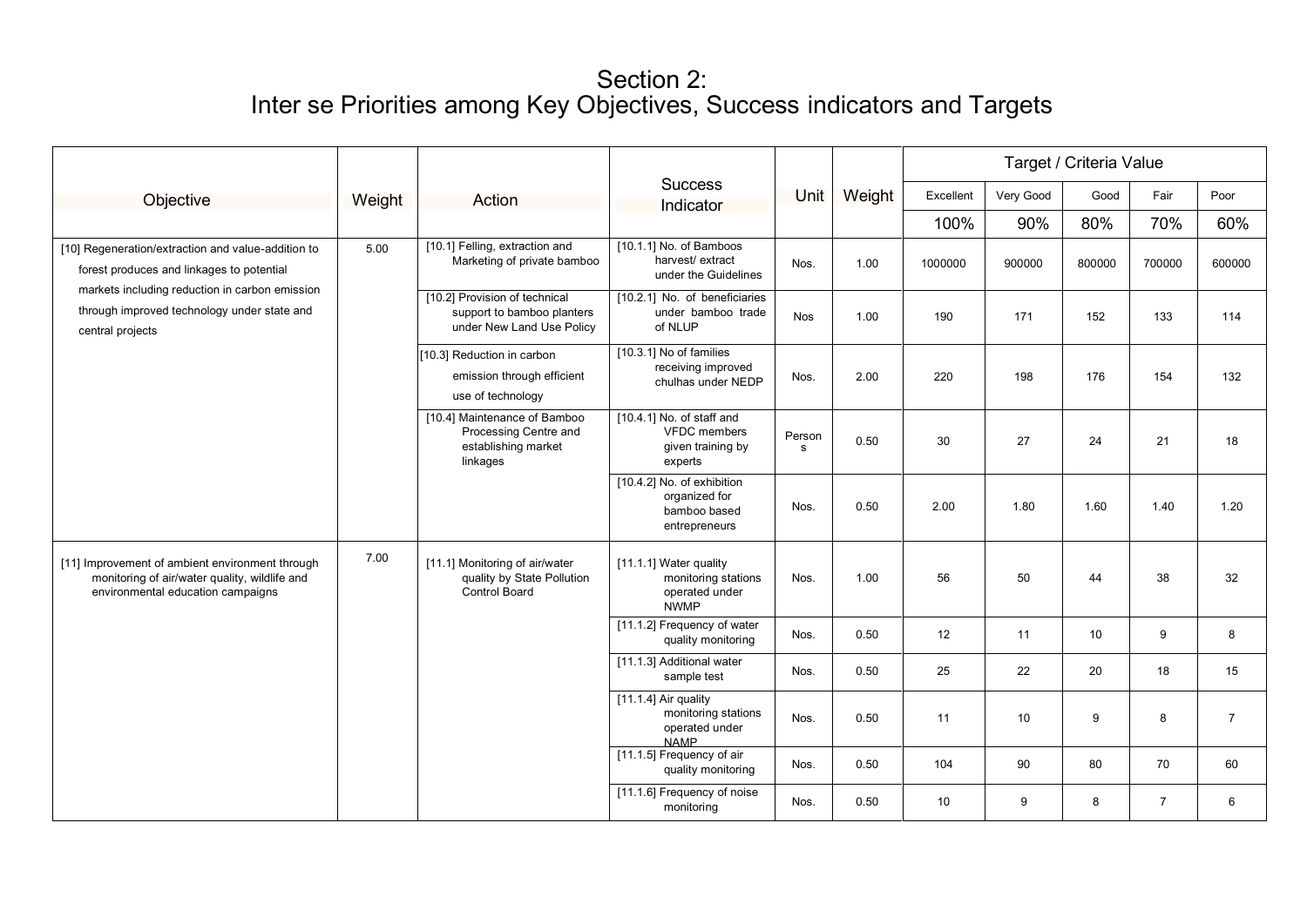|           |        |                                                                                                                       | <b>Success</b>                                                                                                              |      |        | Target / Criteria Value |           |      |                |      |  |  |
|-----------|--------|-----------------------------------------------------------------------------------------------------------------------|-----------------------------------------------------------------------------------------------------------------------------|------|--------|-------------------------|-----------|------|----------------|------|--|--|
| Objective | Weight | Action                                                                                                                | Indicator                                                                                                                   | Unit | Veight | Excellent               | Very Good | Good | Fair           | Poor |  |  |
|           |        |                                                                                                                       |                                                                                                                             |      |        | 100%                    | 90%       | 80%  | 70%            | 60%  |  |  |
|           |        | [11.2] Awareness building on<br>plastic wastes, pollution,<br>wildlife preservation and<br>other environmental issues | $[11.2.1]$ Awareness<br>generating<br>campaigns to<br>educate public                                                        | Nos. | 0.50   | 17                      | 15        | 13   | 11             | 9    |  |  |
|           |        |                                                                                                                       | [11.2.2] Organisations/Educ<br>ational Institutions<br>covered                                                              | Nos. | 0.50   | 20                      | 18        | 16   | 14             | 12   |  |  |
|           |        |                                                                                                                       | [11.2.3] Number of Eco<br>Clubs and<br>Environmental<br>NGOs engaged                                                        | Nos. | 0.50   | 1235                    | 1111      | 988  | 864            | 741  |  |  |
|           |        | [11.3] Implementation of<br><b>Environmental Acts/Rules</b>                                                           | [11.3.1] Consent to establish<br>and operate<br>industries under<br>different categories<br>viz. Red, Orange<br>and Green   | Nos. | 0.50   | 100                     | 90        | 80   | 70             | 60   |  |  |
|           |        | [11.4] Waste Management in the<br>State                                                                               | [11.4.1] Authorization to<br>Hospitals/Clinics<br>under Bio-Medical<br>Waste<br>(Management and<br>Handling) Rules,<br>1998 | Nos. | 0.50   | 10                      | 9         | 8    | $\overline{7}$ | 6    |  |  |
|           |        |                                                                                                                       | [11.4.2] Monitoring of<br>vehicular emission<br>under Central<br><b>Motor Vehicles</b><br><b>Rules, 1989</b>                | Nos. | 1.00   | 5000                    | 4500      | 4000 | 3500           | 3000 |  |  |
|           |        |                                                                                                                       |                                                                                                                             |      |        |                         |           |      |                |      |  |  |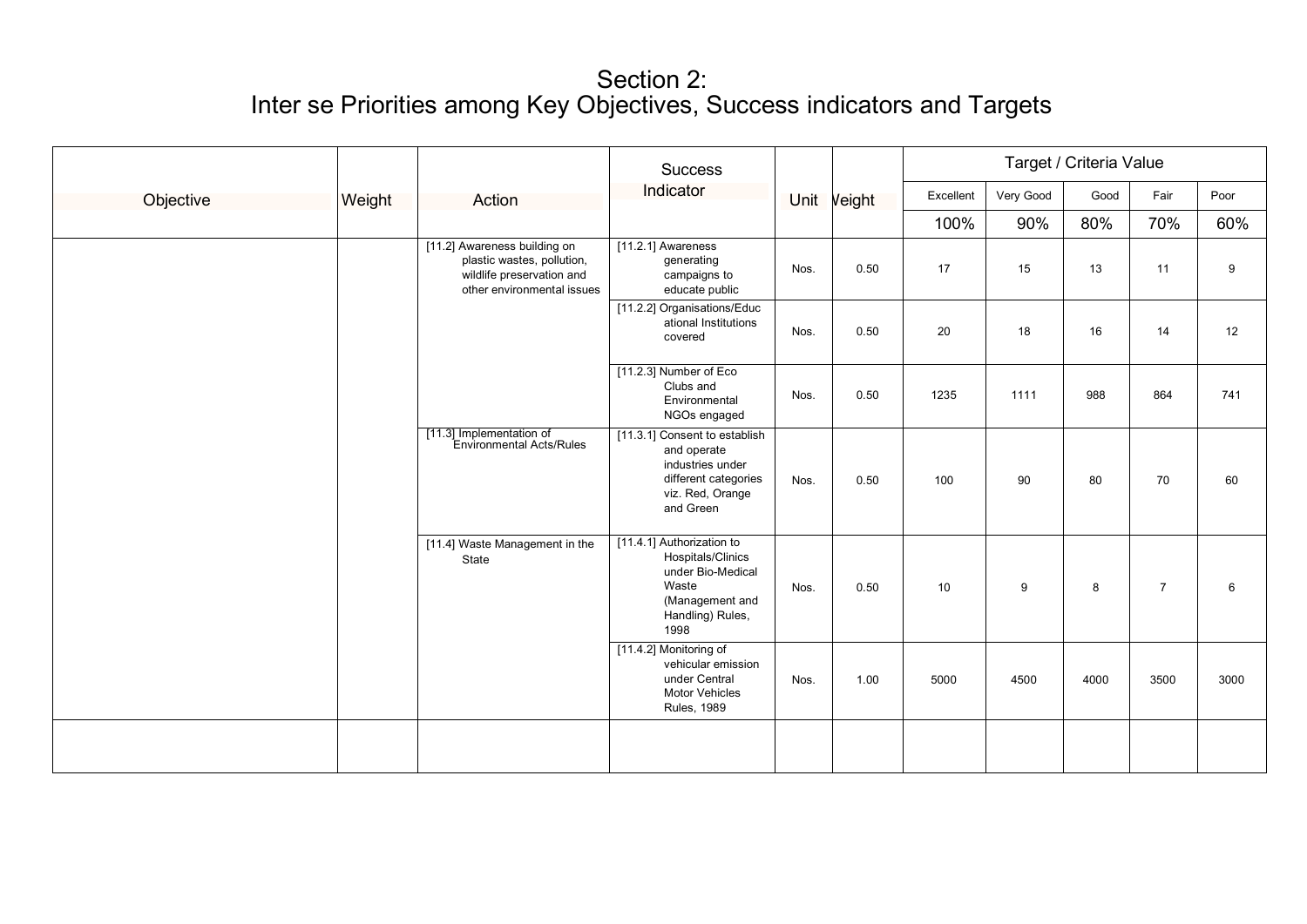## Section 2:

## Inter se Priorities among Key Objectives, Success indicators and Targets

|                         |                                                                                 |                                                                                 | <b>Success</b>                                                                       |             |                |                  |                       | <b>Target / Criteria Value</b> |                |            |
|-------------------------|---------------------------------------------------------------------------------|---------------------------------------------------------------------------------|--------------------------------------------------------------------------------------|-------------|----------------|------------------|-----------------------|--------------------------------|----------------|------------|
|                         | Objective                                                                       | <b>Actions</b>                                                                  | Indicator                                                                            | <b>Unit</b> | Weight         | <b>Excellent</b> | Very Good             | Good                           | Fair           | Poor       |
|                         |                                                                                 |                                                                                 |                                                                                      |             |                | 100%             | 90%                   | 80%                            | 70%            | 60%        |
|                         | <b>Efficient functioning of</b>                                                 | Timely submission of<br>Mid-Term achievement                                    | On-time submission                                                                   | Date        | -1             | 10/10/2017       | 17/10/2017            | 24/10/2017                     | 30/10/2017     | 10/11/2017 |
|                         | <b>RFD</b> system                                                               | On time submission of Results<br>2017-18                                        | On-time submission                                                                   | Date        | $\overline{2}$ | 02/05/2018       | 03/05/2018            | 04/05/2018                     | 05/05/2018     | 07/05/2018 |
| $\mathbf{2}$            | <b>Updating of Citizen's</b><br>Charter                                         | Updating of Citizen's Charter                                                   | On-time submission                                                                   | Date        | 2              | 01/01/2018       | 10/01/2018            | 20/01/2018                     | 30/01/2018     | 10/02/2018 |
| 3                       | Effective redressal of<br>citizen's grievances                                  | Timely disposal of citizen's<br>grievances lodged through<br>www.mipuiaw.nic.in | Citizen's grievances<br>disposed off through<br>www.mipuiaw.nic.in within<br>30 days | %           | $\overline{1}$ | 100              | 90                    | 80                             | 70             | 60         |
| $\overline{\mathbf{4}}$ | Simplification of Internal<br>Procedures for<br><b>Effective Public Service</b> | Examination & Simplification of<br><b>Internal Procedures</b>                   | No of Internal Procedures<br>Simplified                                              | <b>Nos</b>  | $\overline{2}$ | 5                | $\boldsymbol{\Delta}$ | 3                              | $\overline{2}$ | -1         |
| 5                       | Publication of e-book of<br>important achievements                              | Timely publication of e-book<br>for the year 2016-17                            | On-time publication and<br>uploading it in the<br>Departmental websites              | Date        | $\overline{2}$ | 01/07/2017       | 10/07/2017            | 20/07/2017                     | 31/07/2017     | 10/08/2017 |
|                         |                                                                                 | TOTAL WEIGHT FOR MANDATORY SUCCESS INDICATORS                                   |                                                                                      | 10          |                |                  |                       |                                |                |            |

Mandatory Objective(s)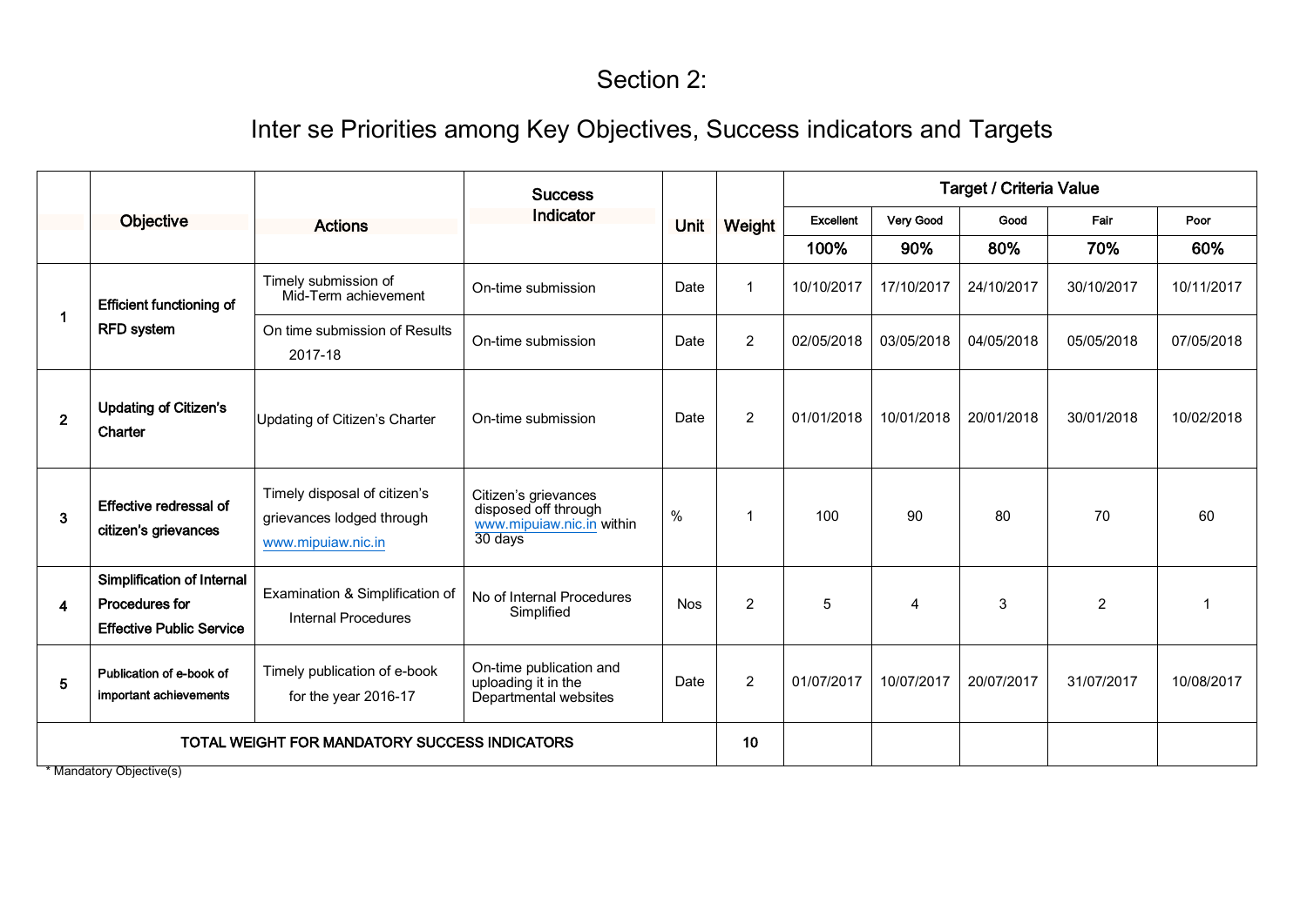## **Section 3 : Acronym**

| SI.No          | Acronym               | Description                                                                                                                                                                                                                                                                                                                                                                                                                                                                                                                                                                                                                                                                                                                                                                                                                                                                                                                                                                                                                                 |
|----------------|-----------------------|---------------------------------------------------------------------------------------------------------------------------------------------------------------------------------------------------------------------------------------------------------------------------------------------------------------------------------------------------------------------------------------------------------------------------------------------------------------------------------------------------------------------------------------------------------------------------------------------------------------------------------------------------------------------------------------------------------------------------------------------------------------------------------------------------------------------------------------------------------------------------------------------------------------------------------------------------------------------------------------------------------------------------------------------|
| 1              | <b>ANR</b>            | ANR stands for Aided Natural Regeneration. It is an afforestation scheme involving enrichment planting of<br>seedlings under growth or open/gap areas to assist natural regeneration of forests                                                                                                                                                                                                                                                                                                                                                                                                                                                                                                                                                                                                                                                                                                                                                                                                                                             |
| 2              | <b>AR</b>             | AR stands for Artificial Regeneration. It is an afforestation scheme involving clearance of degraded<br>forest/wasteland and planting of seedlings thereon for regeneration of forests                                                                                                                                                                                                                                                                                                                                                                                                                                                                                                                                                                                                                                                                                                                                                                                                                                                      |
| 3              | <b>EDC</b>            | EDC stands for Eco Development Committee. A village committee comprising locals and Forest Department<br>field staffs for better management of forest and wildlife                                                                                                                                                                                                                                                                                                                                                                                                                                                                                                                                                                                                                                                                                                                                                                                                                                                                          |
| 4              | Forests               | It consists of statutorily notified forests as well as other Government Forests. As per India State of Forest<br>Report, 2015 of Forest Survey of India, Mizoram has 60.49 % of open forests. A large extent of open forests,<br>particularly in the hilly terrain, can have devastating impact on the normal structure and the delicate<br>inter-dependencies of diverse flora and fauna in the forest eco-system. The situation is likely to be further<br>aggravated by the prevalence of shifting cultivation in the State. These two critical issues the openness in forest<br>canopy and the practice of shifting cultivation call for an urgent need to suitably formulate and effectively<br>implement result-oriented forest conservation strategies.<br>Realizing the need for enforcing effective forest management practices, the Department of Environment and<br>Forests in the State has set an inspiring vision to achieve well-stocked high quality forests with rich bio-diversity<br>for maintaining ecological balance. |
| 5              | GIS                   | GIS stands for Geographical Information System. A geographic information system (GIS) is a computer system<br>designed to capture, store, manipulate, analyze, manage, and present all types of<br>geographical data                                                                                                                                                                                                                                                                                                                                                                                                                                                                                                                                                                                                                                                                                                                                                                                                                        |
| 6              | <b>GPS</b>            | GPS stands for Global Positioning System. It is a satellite navigation system used to determine ground position<br>and velocity (location, speed and direction)                                                                                                                                                                                                                                                                                                                                                                                                                                                                                                                                                                                                                                                                                                                                                                                                                                                                             |
| $\overline{7}$ | <b>JFM</b>            | JFM stands for Joint Forest Management. A Centrally Sponsored program for management of forest<br>with active participation of local people                                                                                                                                                                                                                                                                                                                                                                                                                                                                                                                                                                                                                                                                                                                                                                                                                                                                                                 |
| 8              | <b>NAP</b>            | NAP stands for National Afforestation Program. It is a centrally sponsored program for afforestation executed<br>under the umbrella of JFM Principle                                                                                                                                                                                                                                                                                                                                                                                                                                                                                                                                                                                                                                                                                                                                                                                                                                                                                        |
| 9              | <b>NLUP&amp; NEDP</b> | NLUP stands for New Land Use Policy, NEDP for New Economic Development Policy. They are flagship<br>programmes of current Ministry of Mizoram, whereby each beneficiary will receive financial assistance of about<br>Rs. 1 Lakh for establishment of settled, sustainable and permanent occupation under different trade options.                                                                                                                                                                                                                                                                                                                                                                                                                                                                                                                                                                                                                                                                                                          |
| 10             | <b>NTFP</b>           | NTFP stands for Non Timber Forest Produce. All kinds of forest produces other than timber such as bamboo,<br>cane, broom grass, thatch grass, medicinal plants, aromatic plants, honey etc.                                                                                                                                                                                                                                                                                                                                                                                                                                                                                                                                                                                                                                                                                                                                                                                                                                                 |
| 11             | <b>VFDC</b>           | VFDC stands for Village Forest Development Committee. A village level committee comprising locals and<br>Forest Department staffs constituted under Joint Forest Management (JFM) program for better and meaningful<br>involvement of the local people in forest management                                                                                                                                                                                                                                                                                                                                                                                                                                                                                                                                                                                                                                                                                                                                                                 |
| 12             | <b>Working PLAN</b>   | A written document for proper management of forest and wildlife for a particular forest division for a certain<br>period of time, normally 10 years                                                                                                                                                                                                                                                                                                                                                                                                                                                                                                                                                                                                                                                                                                                                                                                                                                                                                         |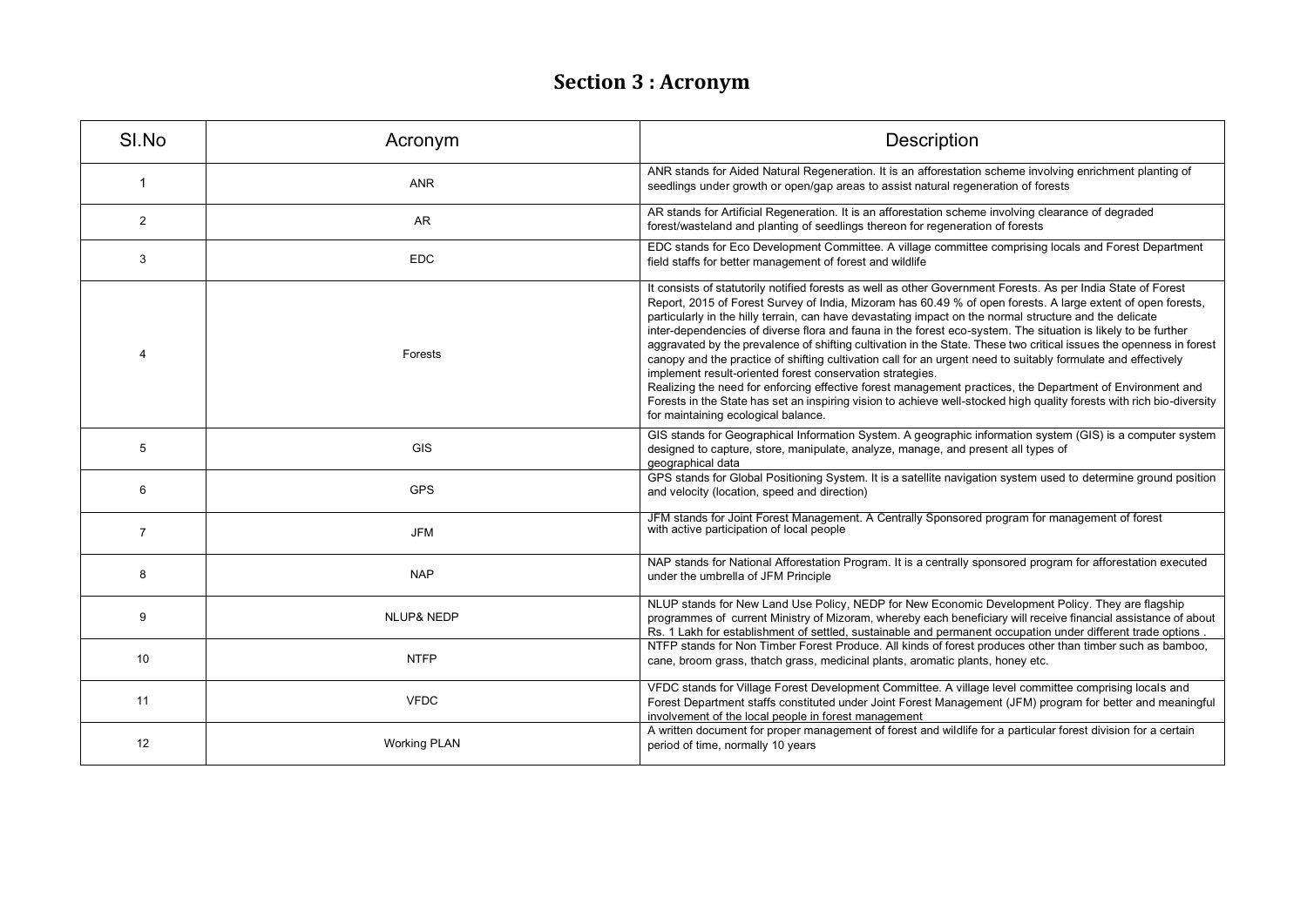| SI.No | Success indicator                                                                                   | Description                                                                                                                                                   | Measurement                                                                                                                                                                                                                                                      | <b>General Comments</b>                                                                                                                                                                                      |
|-------|-----------------------------------------------------------------------------------------------------|---------------------------------------------------------------------------------------------------------------------------------------------------------------|------------------------------------------------------------------------------------------------------------------------------------------------------------------------------------------------------------------------------------------------------------------|--------------------------------------------------------------------------------------------------------------------------------------------------------------------------------------------------------------|
|       | [1.1.1] Seedlings raised in<br>nurseries                                                            | Raising of healthy seedlings is key to success<br>of plantation                                                                                               | Seedlings raised in various nurseries of the Department<br>would be counted                                                                                                                                                                                      | Seedlings raised in various nurseries should be healthy and<br>of good quality. Source of data Principal Chief Conservator<br>of Forests Office                                                              |
|       | [1.1.2] Survival rate of seedlings<br>planted                                                       | Survival of the seedlings planted depends on<br>the quality of seedlings, and regular weeding<br>of the plantation                                            | The survival rate of the seedlings is how many of them are<br>well established out of the total number of seedlings<br>planted. It is expressed mostly in %                                                                                                      | A good survival rate of seedlings is one important key to a<br>successful plantation. Source of data Principal Chief<br>Conservator of Forests Office                                                        |
| 3     | [1.2.1] Extent of area maintain                                                                     | Area under well stocked forest cover will<br>through<br>increase<br>plantation<br>on<br>wastelands/degraded forests                                           | Afforested areas will be surveyed, measured and<br>mapped. Geo-coordinates will be recorded for such areas                                                                                                                                                       | Planted areas must be maintained for making well-stocked<br>cover. Source of data Principal Chief Conservator of Forests<br>Office                                                                           |
|       | [1.3.1] Extent of ANR area<br>maintain                                                              | Regular maintenance of older plantations is<br>required for achieving high survival<br>percentage and optimum growth                                          | Weeding and vacancy filling gets confirmed if plantation is<br>found healthy and fast growing with high survival<br>percentage                                                                                                                                   | Weeding and vacancy filling must be done at regular<br>intervals. Source of data Principal Chief Conservator of<br>Forests Office                                                                            |
| 5     | [1.4.1] Vacancy filling and<br>maintenance                                                          | A new mutually beneficial relationship is<br>established between the forest, the people<br>and the State through VFDCs/EDCs                                   | Number of VFDCs/EDCs actively participating in forestry<br>activities as well as total members male and female in<br>these committees will reflect the extent of peoples<br>participation in enrichment, protection and sustainable<br>management of the forests | VFDCs/EDCs participation and involvement in various<br>forestry works must be encouraged and facilitated. Source of<br>data Principal Chief Conservator of Forests Office                                    |
| 6     | [1.5.1] VFDCs/ EDCs involved in<br>afforestation                                                    | Peoples participation is one important feature<br>of JFM for better management of forests and<br>afforestation program                                        | How many VFDCs/EDCs are involved in afforestation<br>program under NAP                                                                                                                                                                                           | Community involvement for better forest management which<br>helps in inculcating a sense of ownership of forests to the<br>public. Source of data Principal Chief Conservator of Forests<br>Office           |
|       | [1.5.2] Training and other capacity<br>building activity given to various<br>stakeholders under JFM | Awareness<br>education on<br>forest<br>and<br>management is essential for sensitization of<br>the people as well as efficient functioning of<br>forest staffs | Training and capacity building program should be<br>organized as much as possible                                                                                                                                                                                | Conservation and management of forests could be<br>satisfactory only when supplemented by the technical skills<br>and public support. Source of data Principal Chief<br><b>Conservator of Forests Office</b> |
| 8     | [2.1.1]<br>Seedlings<br>raised<br>in<br>nurseries under CAMPA                                       | Raising of adequate quality planting materials<br>of desired species suitable for the target area                                                             | Requirement based availability at a given point &<br>time and at a given place will be enumerated                                                                                                                                                                | Production of adequate and high grade planting materials is<br>the backbone of success for afforestation works                                                                                               |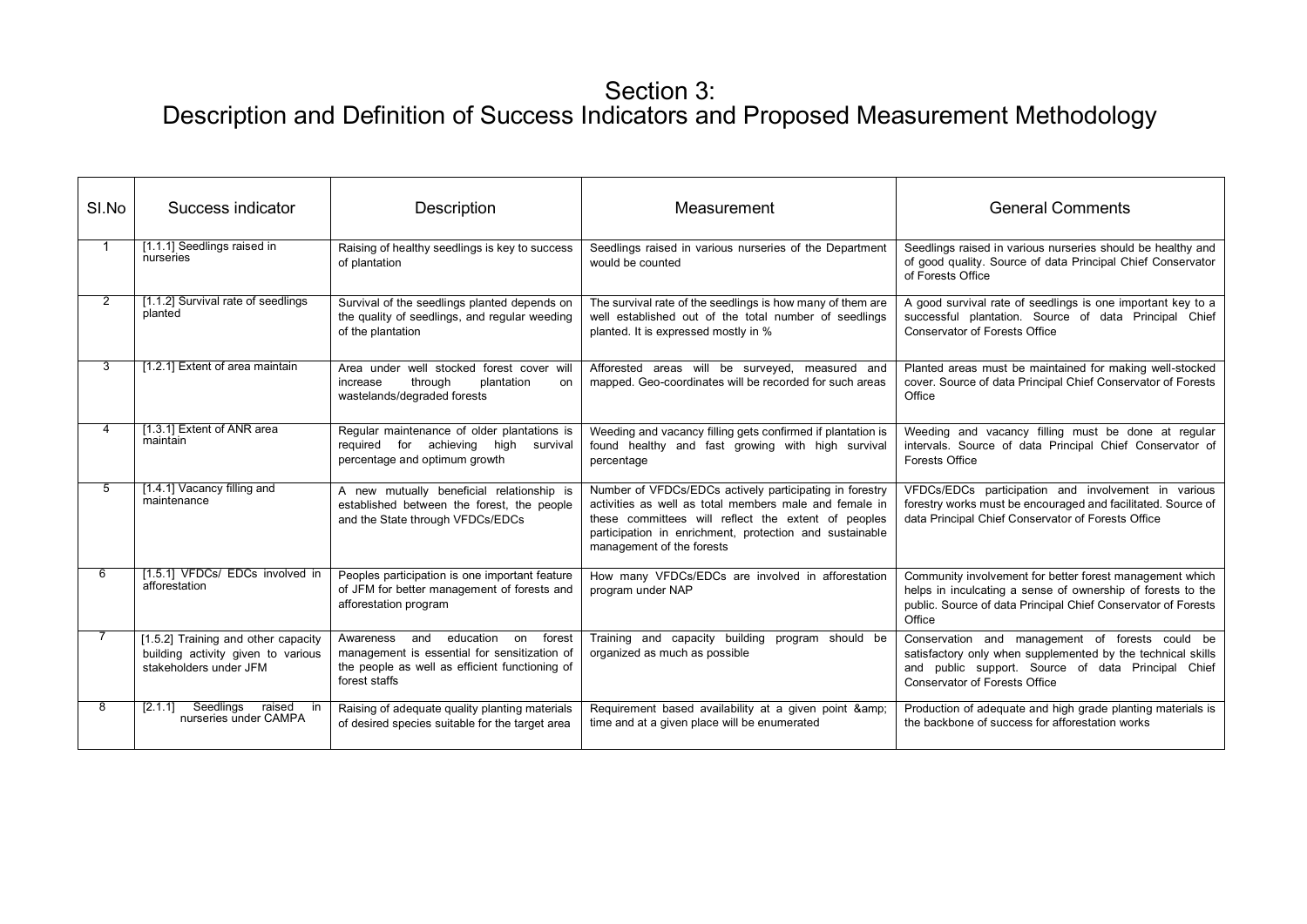| SI.No | Success indicator                                                        | Description                                                                                                                                                                                                 | Measurement                                                                                                                                    | <b>General Comments</b>                                                                                                                                                   |
|-------|--------------------------------------------------------------------------|-------------------------------------------------------------------------------------------------------------------------------------------------------------------------------------------------------------|------------------------------------------------------------------------------------------------------------------------------------------------|---------------------------------------------------------------------------------------------------------------------------------------------------------------------------|
| 9     | [2.1.2] Extent of Older non-CA<br>plantation                             | Afforestation of degraded forest by seedling<br>planting in connection with project taken up<br>by state. Maintenance of plantation created<br>under CAMPA other than Compensatory<br>afforestation scheme. | Areas regenerated by planting seedlings through AR and<br>areas enriched through ANR are surveyed, measured and<br>mapped with Geo-coordinates | Open and degraded forests will improve by this. Source of<br>data Principal Chief Conservator of Forests Office                                                           |
| 10    | [2.1.3] Maintenance of CA older<br>plantations                           | Regular maintenance of older plantation is<br>required for achieving high survival<br>percentage and optimum growth                                                                                         | Weeding and vacancy filling get confirmed if the<br>forest/plantation is found healthy and fast growing                                        | Weeding and vacancy filling must be done at regular interval.<br>Source of data Principal Chief Conservator of Forests Office                                             |
| 11    | [2.2.1] Area of Bamboo Plantation<br>to raise inside forest area         | Bamboo Plantation raised by the Department<br>on Government as well as other degraded<br>forest lands. Seedlings are to raise for<br>successful plantations.                                                | Measurement to be made in terms of area coverage in<br>hectare                                                                                 | Poor-mans timber having multi uses in all demographic<br>habitations requires replenishing as it is being exploited<br>indiscriminately                                   |
| 12    | [2.2.2] Area of Bamboo Plantation<br>to raise outside forest area        | Bamboo Plantation raised by the Department<br>on non forest lands                                                                                                                                           | Measurement to be made in terms of area coverage in<br>hectare                                                                                 | The green Gold is also regenerating by itself. But natural<br>regeneration needs supplement in the form of plantation                                                     |
| 13    | [2.2.3] Area of older Bamboo<br>Plantation to maintain                   | Bamboo Plantations raised on forest and non<br>forest lands in the past by the Department                                                                                                                   | All areas under maintenance will be added and recorded<br>in terms of hectares                                                                 | Provision of effective after care is a part and parcel for<br>successful plantation                                                                                       |
| 14    | [2.2.4] VFDCs involved in<br>afforestation activity under<br><b>NABM</b> | Mutually beneficial relationship is established<br>between the forest, the people and the State<br>through VFDCs/EDCs                                                                                       | Number of VFDCs actively participating in forestry<br>activities as well as total members male and female                                      | VFDCs/EDCs involvement and participation in various forestry<br>works must be encouraged and facilitated. Source of data<br>Principal Chief Conservator of Forests Office |
| 15    | [2.3.1] Raising seedlings for<br>Medicinal Plantation                    | Quality planting materials and regular<br>maintenance of medicinal plantation is<br>required for high survival percentage and<br>optimum growth                                                             | Weeding and vacancy filling are important activities for<br>maintenance of older plantation                                                    | Weeding and vacancy filling must be done at regular intervals.<br>Source of data Principal Chief Conservator of Forests Office                                            |
| 16    | [2.3.2] Raising seedlings for<br>augmentation of Medicinal<br>Plantation | materials and regular<br>Quality planting<br>medicinal plantation is<br>maintenance of<br>required for high survival percentage and<br>optimum growth                                                       | Weeding and vacancy filling are important activities for<br>maintenance of older plantation                                                    | Weeding and vacancy filling must be done at regular intervals.<br>Source of data Principal Chief Conservator of Forests Office                                            |
| 17    | [3.1.1] Length of Fireline                                               | Cleared area or line to break spreading of<br>jungle fire from one place to another                                                                                                                         | Approximately 4m wide cleared of vegetation as long as<br>required                                                                             | Fire line is an essential man made intervention for effective<br>protection of forest from fire outbreak. Source of data Principal<br>Chief Conservator of Forests Office |
| 18    | [3.2.1] Length of Fireline to<br>maintain                                | Maintenance of fireline is required for<br>forest/plantation protection                                                                                                                                     | Length is measured in kilometers with survey equipments                                                                                        | Creation of fireline at relevant location is very essential.<br>Source of data Principal Chief Conservator of Forests Office                                              |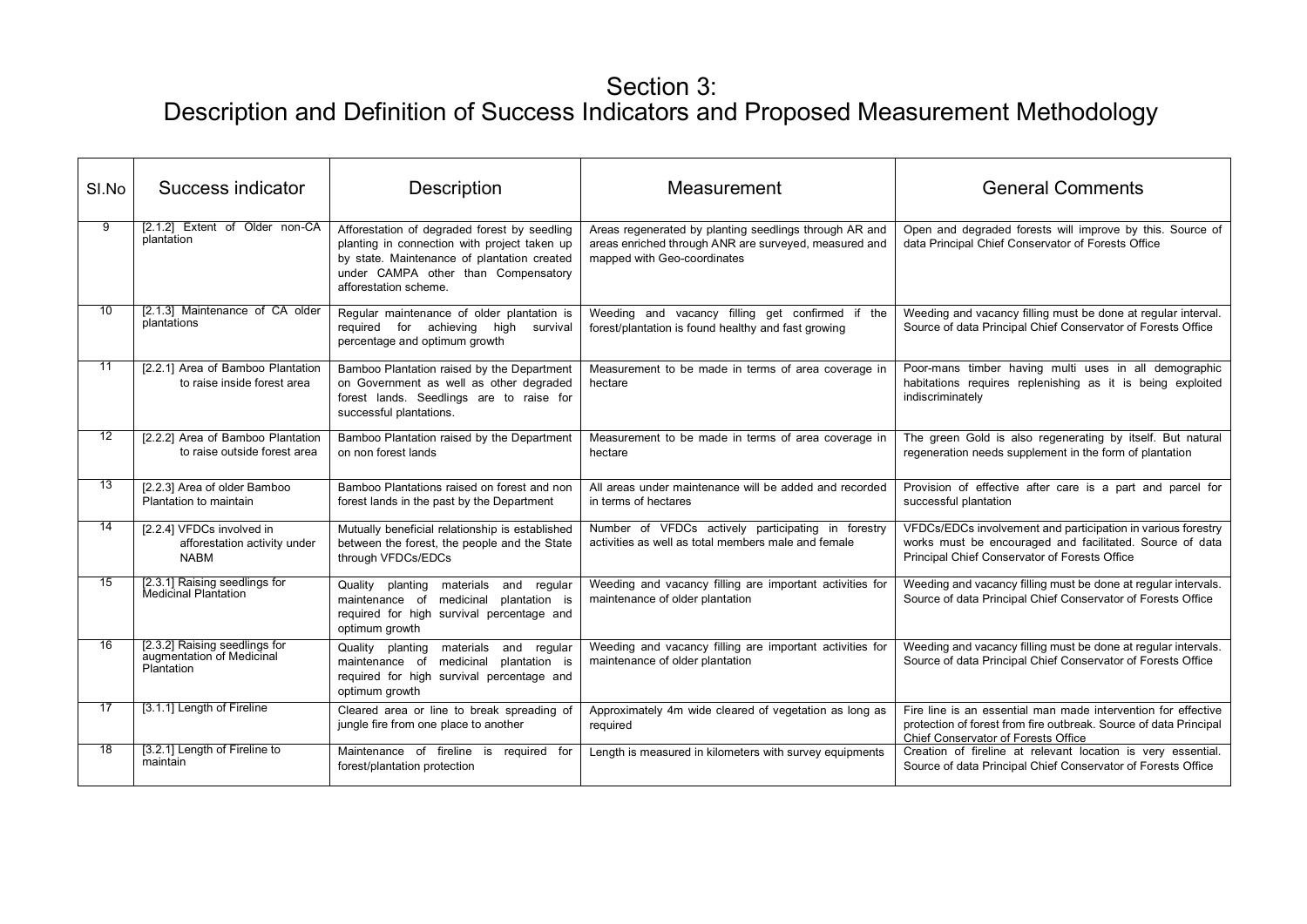| SI.No  | Success indicator                                                                               | Description                                                                                                                                                                                                                                                                              | Measurement                                                                                                                                                | <b>General Comments</b>                                                                                                                            |
|--------|-------------------------------------------------------------------------------------------------|------------------------------------------------------------------------------------------------------------------------------------------------------------------------------------------------------------------------------------------------------------------------------------------|------------------------------------------------------------------------------------------------------------------------------------------------------------|----------------------------------------------------------------------------------------------------------------------------------------------------|
| 19     | [3.3.1] Fire watchers engaged                                                                   | Fire watchers are engaged to promptly report<br>the incidence of fire and take all measures to<br>extinguish the fire                                                                                                                                                                    | Fire watchers are engaged on a daily basis for a few<br>months of dry season in a year and posted at locations<br>which are fire prone area                | Forest fire is a big problem and it can be tackled in this<br>manner. Source of data Principal Chief Conservator of<br>Forests Office              |
| $20\,$ | Ranges<br>[3.4.1]<br>covered<br>by<br>Protection Division<br>and<br><b>Territorial Division</b> | Intensive and regular patrolling in the forest<br>which are vulnerable to biotic interference is<br>required                                                                                                                                                                             | Forest areas in various ranges will be identified for<br>patrolling and if needed assistance of territorial field staff<br>or district police may be taken | Maximum number of forest range will be covered under<br>regular patrolling. Source of data Principal Chief Conservator<br>of Forests Office        |
| 21     | Operation<br>[3.5.1]<br>check<br>of<br>post/check gate                                          | A permanent structure constructed to man by<br>Department staff continuously for controlling<br>illegal flow of forest produce                                                                                                                                                           | It will be measured in terms of numbers                                                                                                                    | One of the most useful methods for effective protection of<br>forest is regular operation of forest check-gates                                    |
| 22     | [4.1.1] Publications made                                                                       | Publication of official documents, journals and<br>reports in the form of book, pamphlets etc. is<br>required for various purposes                                                                                                                                                       | Number of publications would be recorded                                                                                                                   | Publication of journals/leaflets for forest and wildlife extension<br>purposes contribute a lot for achievement of goal                            |
| 23     | [4.2.1] No. of Forest Officers to<br>train                                                      | Forest subject, being a life science subject<br>closely associated with environmental issues<br>is a scientific subject changing fast with time.<br>It is therefore, unavoidable to update the<br>officer working with the subject regularly to<br>enable them cope with changing trends | Number of trainings conducted, venue and no. of trainees<br>etc. to be recorded                                                                            | Capacity building is nowadays one of the most important tools<br>in human resource management. Training is the sub-menu of<br>capacity building    |
| 24     | [4.2.2] Training to Frontline Staffs<br>at Forest Training School,<br>Aizawl                    | Despite provisions of fundamental trainings<br>for different levels of frontline staff, regular<br>training courses viz. condensed course,<br>refreshers course, theme based course etc.<br>are necessary to revive and revamp aging<br>staff                                            | Place, period, training theme, number of training, number<br>of trainees etc.                                                                              | Apart from regular employees, other non-regular employees<br>engaged on contract, muster roll etc. requires training on need<br>base               |
| 25     | [5.1.1] Divisions to cover                                                                      | Focus will be on preparation of working plans<br>for ensuring sustainable management of the<br>forests                                                                                                                                                                                   | Emphasis will be made to cover maximum numbers of<br>forest divisions under approved working plans                                                         | Approved working plans will help in smooth functioning of the<br>Divisions. Source of data Principal Chief Conservator of<br><b>Forests Office</b> |
| 26     | [5.2.1] No. of divisions<br>implementing Working Plans                                          | Focus will be on preparation of working plans<br>for ensuring sustainable management of the<br>forests                                                                                                                                                                                   | Emphasis will be made to cover maximum numbers of<br>forest Divisions under approved Working Plans                                                         | Approved Working Plans will help in smooth functioning of the<br>divisions. Source of data Principal Chief Conservator of<br><b>Forests Office</b> |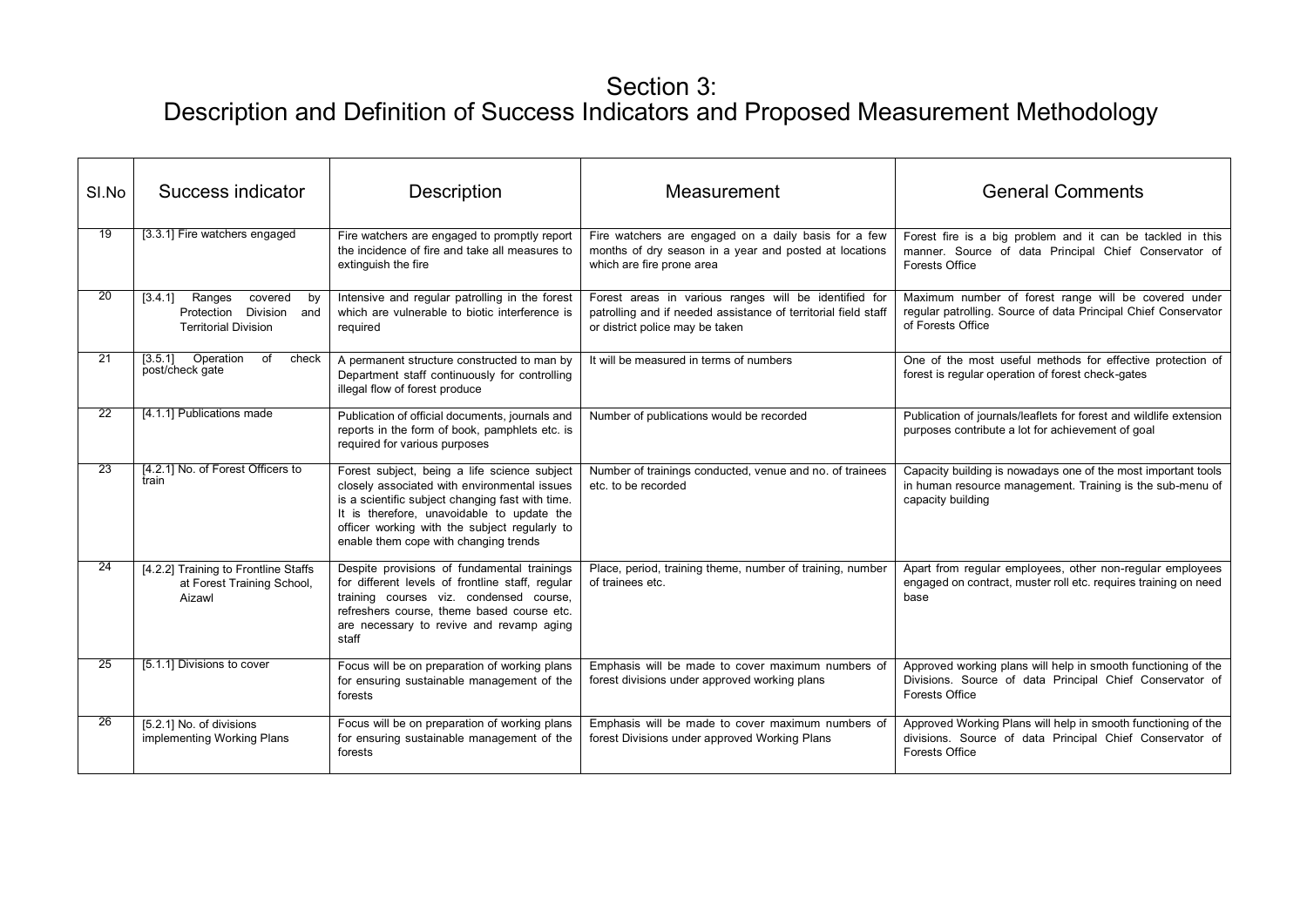| SI.No | Success indicator                                                                          | Description                                                                                                                                                                                                                                                             | Measurement                                                                                         | <b>General Comments</b>                                                                                                                                                                                                                                      |
|-------|--------------------------------------------------------------------------------------------|-------------------------------------------------------------------------------------------------------------------------------------------------------------------------------------------------------------------------------------------------------------------------|-----------------------------------------------------------------------------------------------------|--------------------------------------------------------------------------------------------------------------------------------------------------------------------------------------------------------------------------------------------------------------|
| 27    | [5.3.1] No. of seedlings<br>planted/distributed on Green<br>Mizoram Day                    | Green Mizoram Day is celebrated State wide<br>since 1999 by observing the day with mass<br>planting. It is observed to create Public<br>Awareness on planting of trees and to make<br>the State green. 11th is now selected<br>permanently to observe Green Mizoram Day | Number of seedlings planted on the day and distributed to<br>the general public would be recorded   | The programme was initially launched as Green Aizawl<br>Programme enlarged and renamed as Green Mizoram<br>Programme to cover the whole state                                                                                                                |
| 28    | [5.3.2] Organising of Fire<br>Prevention Awareness Campaign<br>during Fire Prevention Week | State level Fire Prevention Committee yearly<br>select one week duration in February to be<br>observed as Fire Prevention Week. During<br>the week, mass awareness programme is<br>launched to educate the Public                                                       | No. of Public Awareness Campaign conducted at various<br>levels would be sum up and recorded        | Extensive Awareness Campaign to educate the students,<br>youths and general public yields fruitful results                                                                                                                                                   |
| 29    | [5.3.3] No. of Department involved                                                         | Almost all line Departments are involved in<br>observation of Green Mizoram Day                                                                                                                                                                                         | No. of Departments directly associated with celebration of<br>Green Mizoram Day to be recorded      | Working of Govt. Departments under one umbrella<br>Programme bring out good result in all respects                                                                                                                                                           |
| 30    | [5.3.4] No. of District covered                                                            | All districts are covered in Green Mizoram<br>Programme as well as Fire Prevention<br>Awareness Campaigns                                                                                                                                                               | Number of Districts covered in the Programme to be<br>counted and recorded                          | Wide observance throughout the State                                                                                                                                                                                                                         |
| 31    | [6.1.1] Implementation of WL<br>Management/Conservation<br>Plan                            | Management of protected areas has been<br>made as per plan prepared by efficient<br>manager to protect, conserve and develop<br>Sanctuaries or National Parks on scientific<br>lines                                                                                    | Time period of 10/15 or 20 years as the case may be                                                 | Except under circumstances beyond control the manager of<br>Conservation areas should not deviate from the<br>Conservation/Management Plan without approval of the Chief<br>Wildlife Warden. Source of data Principal Chief Conservator<br>of Forests Office |
| 32    | [6.1.2] Creation of<br>grassland/fodder/fruit<br>plantation                                | In order to improve habitat of wildlife, it is<br>necessary to have grasslands of fruit bearing<br>trees for the growing animals                                                                                                                                        | Measurement is to be taken in terms of hectare coverage                                             | Achievement would be based on approval of the management<br>Plan for P.A                                                                                                                                                                                     |
| 33    | [6.1.3] Implementation of effective<br>Anti-poaching scheme                                | Implementation of effective<br>antipoaching<br>Scheme is highly crucial for Wildlife<br>Protection as poaching of wild animals is still<br>rampant in the State                                                                                                         | No. of anti-poaching unit run by the Department and anti-<br>poaching Scheme executed to be counted | Establishment and maintenance of anti-poaching squad and<br>implementation of anti-poaching Scheme is expected to<br>reduce poaching incidence                                                                                                               |
| 34    | [6.1.4] Engagement of wildlife<br>guard                                                    | Protected Areas have to be protected<br>effectively from poaching. Wildlife Guards will<br>protect the Protected Areas                                                                                                                                                  | No. of Wildlife Guards engaged would be counted                                                     | Engagement of Wildlife Guards will enhance protection of wild<br>animals, birds and their habitats                                                                                                                                                           |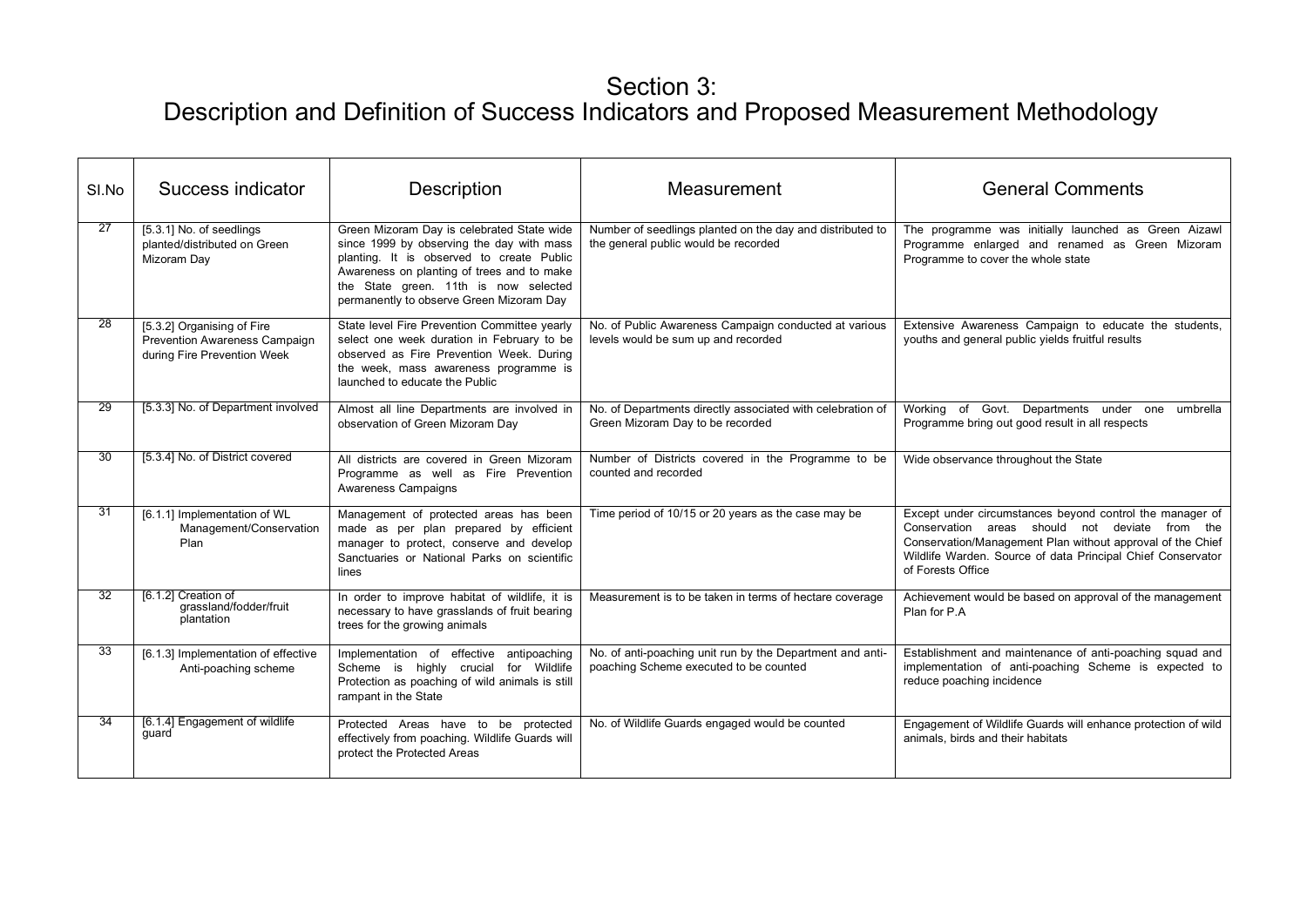| SI.No | Success indicator                                                                                                         | <b>Description</b>                                                                                                                                                                                                          | Measurement                                                                                                                                                                                                              | <b>General Comments</b>                                                                                                                                                                                                                                                     |
|-------|---------------------------------------------------------------------------------------------------------------------------|-----------------------------------------------------------------------------------------------------------------------------------------------------------------------------------------------------------------------------|--------------------------------------------------------------------------------------------------------------------------------------------------------------------------------------------------------------------------|-----------------------------------------------------------------------------------------------------------------------------------------------------------------------------------------------------------------------------------------------------------------------------|
| 35    | [6.3.1] No of families relocated<br>outside protected area.                                                               | Under the relocation scheme to create<br>inviolate area for wildlife inhabitants leaving<br>inside the PA are relocated on their will<br>outside the protected area                                                         | Villagers are paid certain amount of fund at their will and<br>are shifted outside.                                                                                                                                      | They are free to opt either to move anywhere or to stay in a<br>new location to arrange for them.                                                                                                                                                                           |
| 36    | [6.3.1] No. of EDCs involved in<br>Wildlife management<br>including detection of<br>wildlife crime                        | Each village or locality forms a community.<br>The community may be big or small<br>depending on the size of households of<br>families residing in the village or town                                                      | Community involvement is a key to success for<br>conservation of Wildlife, which has been received from<br>locals, reputed NGOs like YMA (Young Mizo Association),<br>ASEP (Association for Environment Protection) etc. | Community involvement is a key to success for conservation<br>of Wildlife as the Mizos enjoys close- knit society in which<br>every citizen can partake in Wildlife and environmental<br>management. Source of data Principal Chief Conservator of<br><b>Forests Office</b> |
| 37    | [6.3.2] Individuals trained in<br>awareness campaign                                                                      | Locals are also to be trained for inculcation of<br>importance of wildfire and forest                                                                                                                                       | Focus will be on the training of locals                                                                                                                                                                                  | Awareness campaign is a very important activity for<br>sensitization of the locals to get involved in wildlife<br>management. Source of data Principal Chief Conservator of<br><b>Forests Office</b>                                                                        |
| 38    | [6.4.1] Wetlands covered                                                                                                  | Wetlands will be developed and maintained<br>for attracting migratory birds and providing<br>habitats to wildlife. Wetlands provide home<br>for flora and fauna including micro organisms,<br>threatened plants and animals | Two wetlands Tamdil and Palak are currently being<br>developed and maintained by the department                                                                                                                          | Wetlands<br>development and maintenance shall be<br>supplemented by developing ecotourism at these sites.<br>Source of data Principal Chief Conservator of Forests Office                                                                                                   |
| 39    | [7.1.1] Potential sites to be<br>identified                                                                               | Eco-tourism is eco-friendly and sustainable<br>way of developing the potential areas                                                                                                                                        | Number of sites potential for eco-tourism would be<br>recorded                                                                                                                                                           | Development of eco-tourism is a sustainable way of managing<br>forest and other landscapes. With active cooperation of line<br>Departments, good achievement is expected                                                                                                    |
| 40    | [7.2.1] Implementation of<br>development activity                                                                         | A good plan is necessary to implement the<br>project cleared by competent authority                                                                                                                                         | Depending on the number of potential sites identified, the<br>number of Master Plan will vary                                                                                                                            | A good Plan should be workable, need based and best suited<br>for the selected sites                                                                                                                                                                                        |
| 41    | [7.3.1] Collaboration with other line<br>Departments viz. Tourism,<br>R & D etc. for execution of<br>Eco Tourism activity | For effective planning and implementation of<br>eco-Tourism Project, good cooperation and<br>coordination with line Departments is very<br>much needed                                                                      | Number of formal meeting and agreement made between<br>the departments will be recorded                                                                                                                                  | A wider collaboration involving more line departments is<br>expected to give better performance                                                                                                                                                                             |
| 42    | [8.1.1] Implementation of<br>Perspective Plan                                                                             | It is one of the 8 missions in the National<br>Action Plan for Climate Change formulated in<br>2008                                                                                                                         | Target landscapes would be counted and achievement<br>recorder based on the target                                                                                                                                       | GIM not only focus on greening of landscapes, but also<br>greening of economy by improving livelihood opportunities of<br>the rural poor                                                                                                                                    |
| 43    | [8.1.1] Implementation of<br>Perspective Plan                                                                             | It is one of the 8 missions in the National<br>Action Plan for Climate Change formulated in<br>2008                                                                                                                         | Target landscapes would be counted and achievement<br>recorder based on the target                                                                                                                                       | GIM not only focus on greening of landscapes, but also<br>greening of economy by improving livelihood opportunities of<br>the rural poor                                                                                                                                    |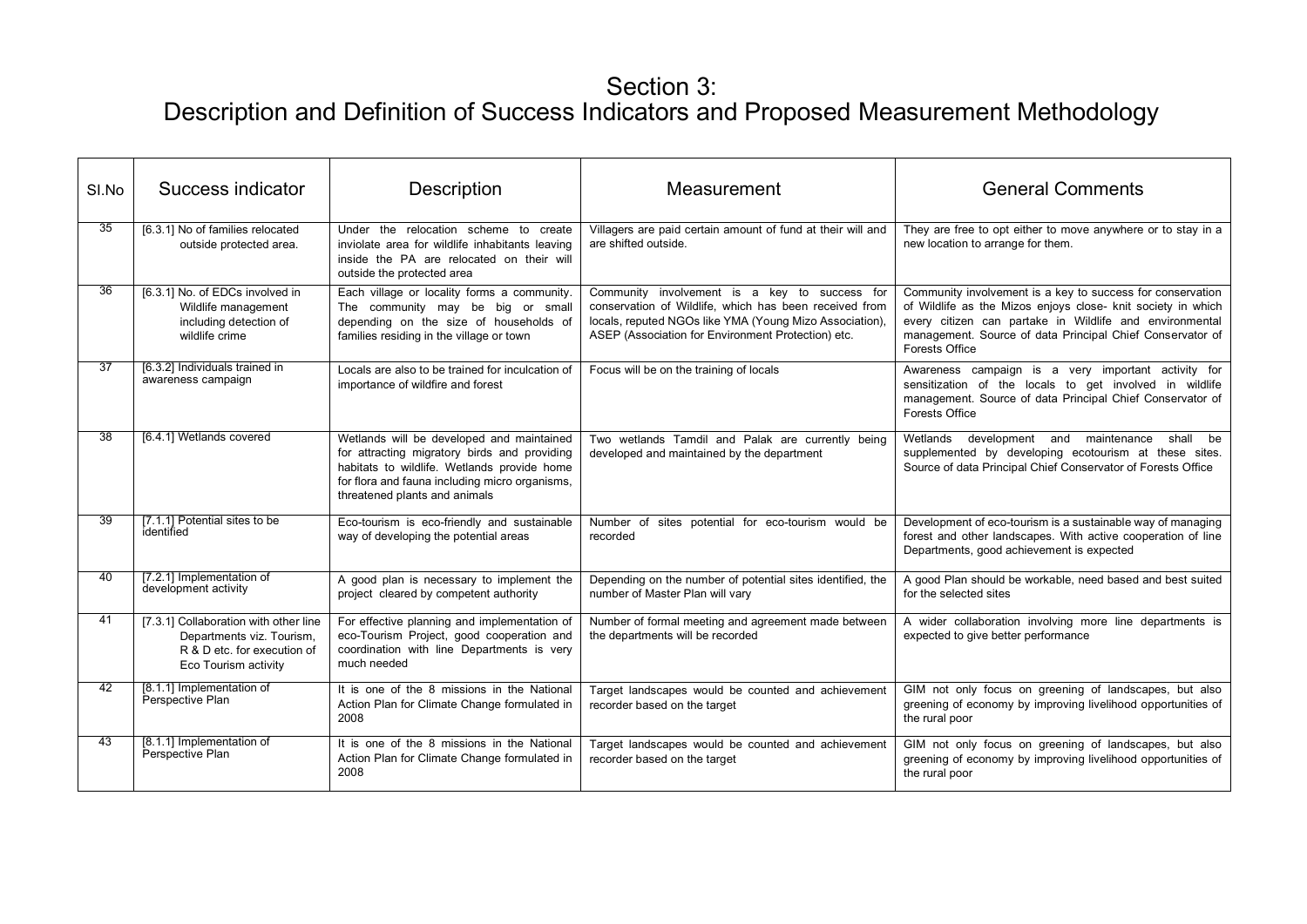| SI.No | Success indicator                                                                                             | Description                                                                                                                                                                                                                          | Measurement                                                                                                                                                   | <b>General Comments</b>                                                                                                                     |
|-------|---------------------------------------------------------------------------------------------------------------|--------------------------------------------------------------------------------------------------------------------------------------------------------------------------------------------------------------------------------------|---------------------------------------------------------------------------------------------------------------------------------------------------------------|---------------------------------------------------------------------------------------------------------------------------------------------|
| 44    | [8.1.2] Seedlings raised in nursery                                                                           | Green India Mission is sanctioned for some<br>states. It is one of the 8 missions under<br>Climate Change action plan. To increase and<br>improve green area of the country seedlings<br>are to plant in areas covered by the scheme | Target landscapes would be counted and achievement<br>recorder based on the target                                                                            | GIM not only focus on greening of landscapes, but also<br>greening of economy by improving livelihood opportunities of<br>the rural poor    |
| 45    | [8.1.3] Area of plantation under<br>GIM                                                                       | Green India Mission is sanctioned for some<br>states. It is one of the 8 missions under<br>Climate Change action plan. To increase and<br>improve green area of the country seedlings<br>are to plant in areas covered by the scheme | Target landscapes would be counted and achievement<br>recorder based on the target                                                                            | GIM not only focus on greening of landscapes, but also<br>greening of economy by improving livelihood opportunities of<br>the rural poor    |
| 46    | [8.2.1] No. of VFDCs to involve                                                                               | Village Forest Development Committees are<br>expected to play key role in the Project<br>implementation                                                                                                                              | Identified VFDCs would be recorded and those who play<br>active role would be recorded                                                                        | VFDCs would form the primary functioning of the project                                                                                     |
| 47    | [8.3.1] No. of Meetings to be held                                                                            | Meeting of Officers to discuss issues<br>pertaining to climate change and related<br>matters needs to be held at frequent intervals                                                                                                  | Achievement would be calculated in terms of no. of<br>meeting formally held in a year                                                                         | Such meeting could be held on need base or at regular<br>intervals                                                                          |
| 48    | [8.5.1] Percentage of Progress<br>Reports to be scrutinized                                                   | Various reports on adaption, mitigation efforts<br>and monitoring and evaluation of such<br>activities relating to climate change to be<br>scrutinized                                                                               | Percentage of submission of such reports would be<br>counted                                                                                                  | Careful scrutiny of the reports is necessary to maintain check<br>and balance                                                               |
| 49    | [8.6.1] Percentage of Field Works<br>to be monitored by higher<br>officials and other<br>independent agencies | Timely and adequate monitoring<br>and<br>evaluation of works executed at field levels is<br>a prime important to achieve the goal                                                                                                    | Percentage of works covered by the monitoring and<br>evaluation officer/team to be stated                                                                     | Effective monitoring and evaluation can enhance the output                                                                                  |
| $50-$ | [9.1.1] Improvement of GIS Cell                                                                               | Setting up of GIS Cell is the utmost<br>importance for generating maps and data<br>based on reliable GPS data                                                                                                                        | The assessment/measurement of plantation area,<br>location of RF, PA and other related matters essential for<br>effective forest management could be obtained | GIS intensifies effective implementation of forestry activities.<br>Source of data GIS, PCCF Office                                         |
| 51    | [9.2.1] Improvement of digitized<br>map of Reserved Forests                                                   | Digitization of RF and other notified forest<br>helps in survey and demarcation of the areas                                                                                                                                         | Assessment of area, distance of RF could be easily done<br>from digitized RF boundaries                                                                       | Scientific management of Forest could not be achieved<br>without precise and reliable satellite mapping. Source of data<br>GIS, PCCF Office |
| 52    | [9.2.2] Improvement of digitized<br>Protected<br>of<br>map<br>Areas/Eco-Sensitive Zones                       | The boundaries of Protected Areas are to be<br>digitized using GIS                                                                                                                                                                   | Number of protected areas digitized                                                                                                                           | This will help in effective and efficient planning and<br>implementation of various schemes/programs. Source of data<br>GIS, PCCF Office    |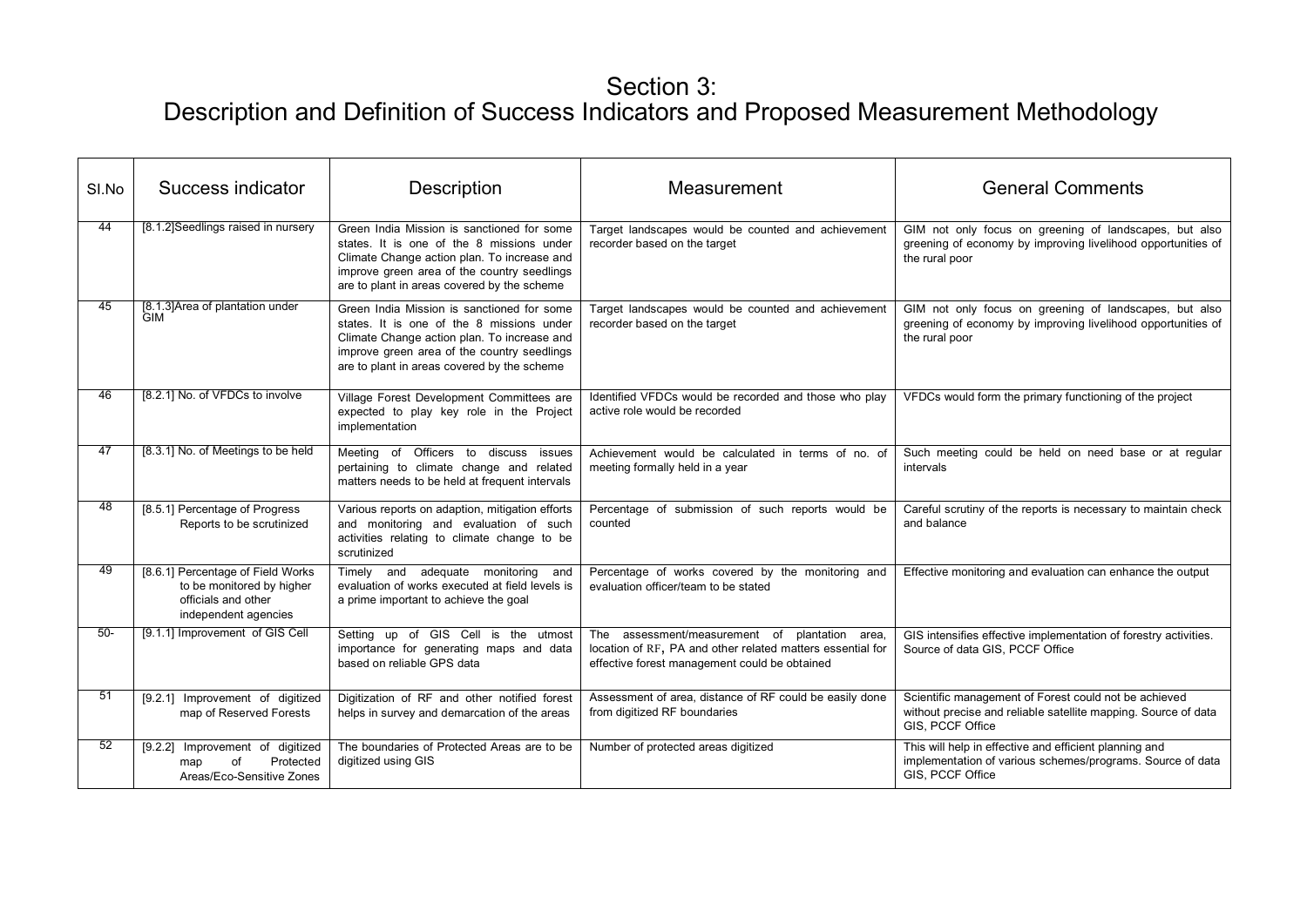| SI.No | Success indicator                                                                                           | Description                                                                                                                                                                                                                                   | Measurement                                                                                                                                                                                                                 | <b>General Comments</b>                                                                                                                                                                                                   |
|-------|-------------------------------------------------------------------------------------------------------------|-----------------------------------------------------------------------------------------------------------------------------------------------------------------------------------------------------------------------------------------------|-----------------------------------------------------------------------------------------------------------------------------------------------------------------------------------------------------------------------------|---------------------------------------------------------------------------------------------------------------------------------------------------------------------------------------------------------------------------|
| 53    | [9.2.3] Improvement of digitized<br>map of Riverine Reserved<br>Forests                                     | Riverine Reserved Forests had been notified<br>along 16 major rivers of the State in 1956. All<br>these Riverine Reserved Forests have to be<br>digitized with GIS Software                                                                   | Counting of achievement would be recorded in number                                                                                                                                                                         | Introduction of GIS based decision support systems has<br>necessitated digitization of all forest boundaries                                                                                                              |
| 54    | [10.1.1] No. of Private Bamboos<br>harvested/extracted<br>under the Guidelines                              | Guidelines<br>provides<br>scientific<br>The<br>management of non-forest areas                                                                                                                                                                 | Private bamboo planters earned livelihood support<br>with sustainable management of bamboo forest. Private<br>land owners are allowed to harvest bamboo culms mature<br>enough for utilization under sustainable management | More technical and effective value addition process is<br>required. Source of data General Branch, PCCF Office                                                                                                            |
| 55    | [10.2.1] No. of beneficiaries<br>under bamboo trade of<br><b>NLUP</b>                                       | The flagship program (New Land Use Policy)<br>NLUP of the current Ministry in the State is<br>also being implemented under Forest<br>Department                                                                                               | Number of beneficiaries under bamboo trade                                                                                                                                                                                  | Locals are persuaded to take up bamboo plantation under<br>NLUP for sustainable economic improvement. Source of data<br>CF (R& D) & DFO, Forest Resources Division                                                        |
| 56    | [10.3.1] No of families receiving<br>improved chulhas under<br><b>NEDP</b>                                  | The flagship programme is followed by NEDP<br>being implemented to uplift the livelihood of<br>poor villagers                                                                                                                                 | Number of beneficiaries presently targeted are to get<br>power saving device from the government                                                                                                                            | This will go a long woy in reducing emission which will give<br>rise to increase sequestration of carbon                                                                                                                  |
| 57    | [10.4.1] No. of staff and VFDC<br>members trained in<br>bamboo model value<br>addition center by<br>experts | Value addition to forest produce will ensure<br>additional income to VFDCs/EDCs                                                                                                                                                               | Bamboo value addition center a center of excellencies<br>setup at Lengpui. More such centers may come up in<br>future                                                                                                       | Value addition centers to be setup after proper resource and<br>market study. In order to make productive, the stakeholders<br>are to be given proper training on operation.<br>Source of data Planning Cell, PCCF Office |
| 58    | [10.4.2] No. of exhibition<br>organized for bamboo<br>based entrepreneurs for<br>marketing                  | The State is bestowed with a high growing<br>stock of bamboos, spreading in different<br>bamboo bearing areas. Value addition of<br>bamboo is being done in various ways                                                                      | Total number of such exhibition during the year has to be<br>reported                                                                                                                                                       | Exhibition of well designed, cost effective and locally<br>demanded materials would favorably influence its sale                                                                                                          |
| 59    | [11.1.1] Water quality monitoring<br>stations operated under<br><b>NWMP</b>                                 | Monitoring of quality of water is being done<br>regularly by Mizoram Pollution Control Board<br>from 6 existing stations. 50 additional stations<br>are approved by CPCB and water quality<br>monitoring is regularly necessary to carry out. | 56 stations of water quality monitoring are operated under<br><b>MPCB</b>                                                                                                                                                   | Monitoring of quality of water sample available in the State is<br>important for planning effective measures to improve the<br>same.<br>Source of data Mizoram Pollution Control Board                                    |
| 60    | $[11.1.2]$ Frequency<br>water<br>of<br>quality monitoring                                                   | Monitoring of quality of water is being done<br>regularly by Mizoram Pollution Control Board                                                                                                                                                  | Monthly monitoring of water quality                                                                                                                                                                                         | Monitoring of quality of water sample available in the State is<br>important for planning effective measures to improve the<br>same.<br>Source of data Mizoram Pollution Control Board                                    |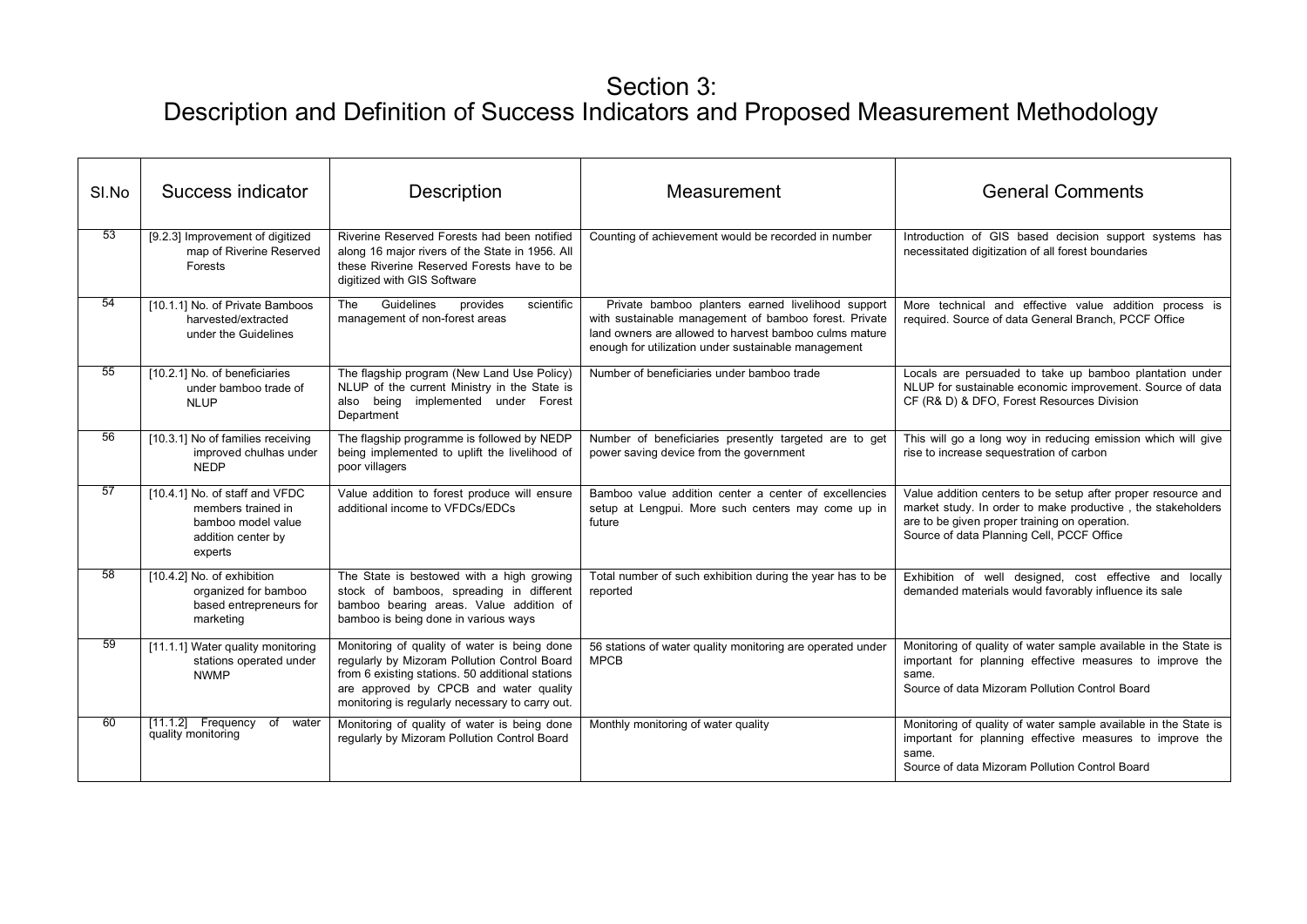| SI.No | Success indicator                                                         | Description                                                                                                                                                                                                                                                                                                                                                 | Measurement                                                                                                                                                  | <b>General Comments</b>                                                                                                                                                                                                |
|-------|---------------------------------------------------------------------------|-------------------------------------------------------------------------------------------------------------------------------------------------------------------------------------------------------------------------------------------------------------------------------------------------------------------------------------------------------------|--------------------------------------------------------------------------------------------------------------------------------------------------------------|------------------------------------------------------------------------------------------------------------------------------------------------------------------------------------------------------------------------|
| 61    | [11.1.3] Additional water sample<br>test                                  | Mizoram Pollution Control Board conducted<br>random sample tests for water regularly in<br>addition to each regular water quality<br>monitoring                                                                                                                                                                                                             | How many water sample are collected randomly for such<br>test                                                                                                | Collection of random water sample being done from water<br>holes/point in local areas. This gives more comprehensive<br>data for monitoring of water quality. Source of data Mizoram<br><b>Pollution Control Board</b> |
| 62    | [11.1.4] Air quality monitoring<br>stations operated under<br><b>NAMP</b> | Ambient air quality monitoring stations in the<br>State are established in various parts of the<br>State under the CPCBs sponsored National<br>Air Monitoring Programme (NAMP) after due<br>approval of the site by Central Pollution<br>Control Board                                                                                                      | Monitoring is performed by modified West and Gaeke<br>method for SOx, gravimetric method for RSPM and SPM<br>etc. Sodium arsenite Method for NOx             | Monitoring of quality of air sample available in the State is<br>important for planning effective measures to improve the<br>same. Source of data ? Mizoram Pollution Control Board                                    |
| 63    | [11.1.5] Frequency of air quality<br>monitoring                           | Monitoring is done as per the CPCBs<br>prescribed frequency normally twice a week<br>totaling to a minimum of 104 monitoring per<br>year by Mizoram Pollution Control Board                                                                                                                                                                                 | Samples for RSPM and SPM are taken on 8 hourly basis<br>for 24 hours. Gaseous parameters like SOx, NOx are<br>being monitored on 4 hourly basis for 24 hours | Monitoring of quality of air in the State is important for<br>planning effective measures to improve the same.                                                                                                         |
| 64    | [11.1.6] Frequency of noise<br>monitoring                                 | Noise level monitoring is being done from<br>ambient and specific source.<br>Ambient noise monitoring is performed at the<br>4 NAMP stations in Aizawl (as the board has<br>only 4 noise meter). Data from specific source<br>are being collected from Industrial units.<br>Additional monitoring is done during Diwali<br>and Christmas/New Year festivals | Noise is measured in decibels using the CPCB's<br>approved equipments                                                                                        | Studies constitute baseline data for abating noise pollution in<br>the State                                                                                                                                           |
| 65    | [11.2.1] Awareness generation<br>campaigns and<br>programs organised      | Inculcation of responsibility for environmental<br>protection to students and general public is<br>focused                                                                                                                                                                                                                                                  | To how much degree the general public could be<br>mobilized for participation in environmental cause by<br>giving awareness                                  | Awareness campaigns are one of the effective tools for<br>changing the mindset of the public. Source of data Mizoram<br><b>Pollution Control Board</b>                                                                 |
| 66    | [11.2.2 ]Organisations/Education<br>-al Institutions covered              | schools,<br>colleges and other<br>Various<br>educational institutes that will be covered                                                                                                                                                                                                                                                                    | Number of schools, colleges and other educational<br>institutes covered under such campaigns                                                                 | These actions will leave a strong impact and provide long term<br>gains towards sustainability. Source of data Mizoram Pollution<br>Control Board & Forest Extension Division                                          |
| 67    | [11.2.3] Number of Eco Clubs<br>and Environmental<br>NGOs engaged         | Activities of Eco-clubs and NGOs engaged in<br>environmental<br>awareness building and<br>education                                                                                                                                                                                                                                                         | Number of such activities carried out                                                                                                                        | These actions will leave a strong impact and provide long term<br>gains towards sustainability. Source of data Mizoram Pollution<br>Control Board & Forest Extension Division                                          |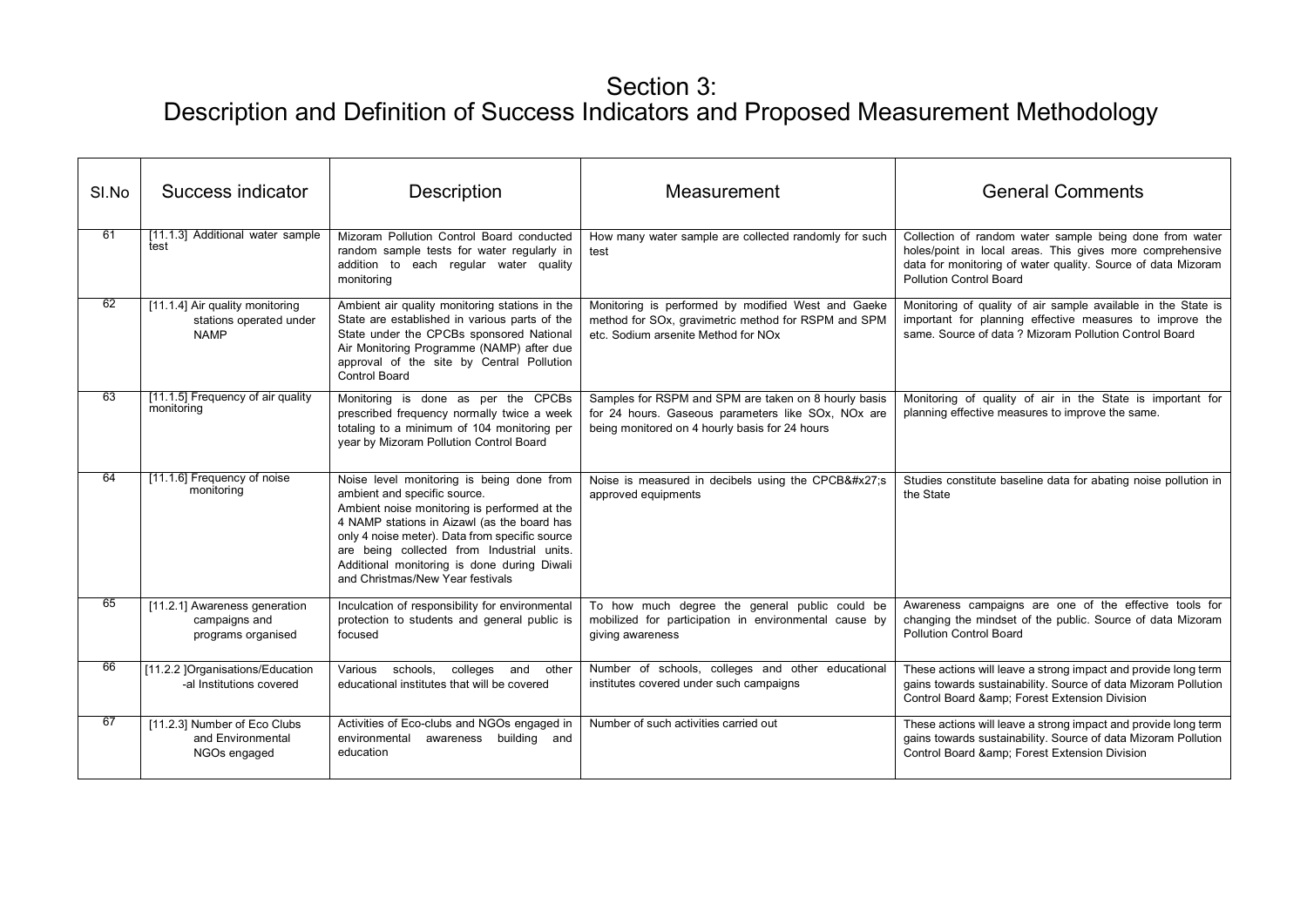| SI.No | Success indicator                                                                                                            | Description                                                                                                                                                                                                                                                                           | Measurement                                                                                                                                                                                                                                                                                                                                            | <b>General Comments</b>                                                        |
|-------|------------------------------------------------------------------------------------------------------------------------------|---------------------------------------------------------------------------------------------------------------------------------------------------------------------------------------------------------------------------------------------------------------------------------------|--------------------------------------------------------------------------------------------------------------------------------------------------------------------------------------------------------------------------------------------------------------------------------------------------------------------------------------------------------|--------------------------------------------------------------------------------|
| 68    | [11.3.1] Consent to establish and<br>operate industries under<br>different categories viz.<br>Red, Orange and Green          | As per the Air (Prevention and Control of<br>Pollution) Act, 1981 and Water (Prevention<br>and Control of Pollution) Act, 1974, all<br>industrial units should obtain consent to<br>establish and consent to operate prior to<br>establishment and operation of various<br>industries | Consent is a two tier mechanism. Consent To Establish<br>(CTE) is to be obtained before installation of Industrial<br>Unit and Consent To Operate (CTO) before operation of<br>the same unit. Consent issued by MPCB is based on data<br>furnished by units and inspection for availability of<br>pollution control device and suitability of the site | List of consent granted with other details could be obtained<br>from MPCB      |
| 69    | [11.4.1] Authorization to<br>Hospitals/Clinics under<br><b>Bio-Medical Waste</b><br>(Management and<br>Handling) Rules, 1998 | MPCB is the prescribed authority for<br>enforcement of Bio Medical Water Rules                                                                                                                                                                                                        | All HCFs should establish pollution control device as per<br>schedule I of the Bio Medical Waste Rules                                                                                                                                                                                                                                                 | List of authorized units with other details could be obtained<br>from the MPCB |
| 70    | [11.4.2] Monitoring of vehicular<br>emission under Central<br>Motor Vehicles Rules,<br>1989                                  | In order to reduce air pollution, vehicular<br>has to be measured and<br>emission<br>appropriate actions should be taken under<br><b>Central Motor Vehicle Rules</b>                                                                                                                  | Total number of vehicles tested for the emission would be<br>available from the MPCB Office                                                                                                                                                                                                                                                            | Testing of emission is required for improving ambient air<br>quality           |
|       |                                                                                                                              |                                                                                                                                                                                                                                                                                       |                                                                                                                                                                                                                                                                                                                                                        |                                                                                |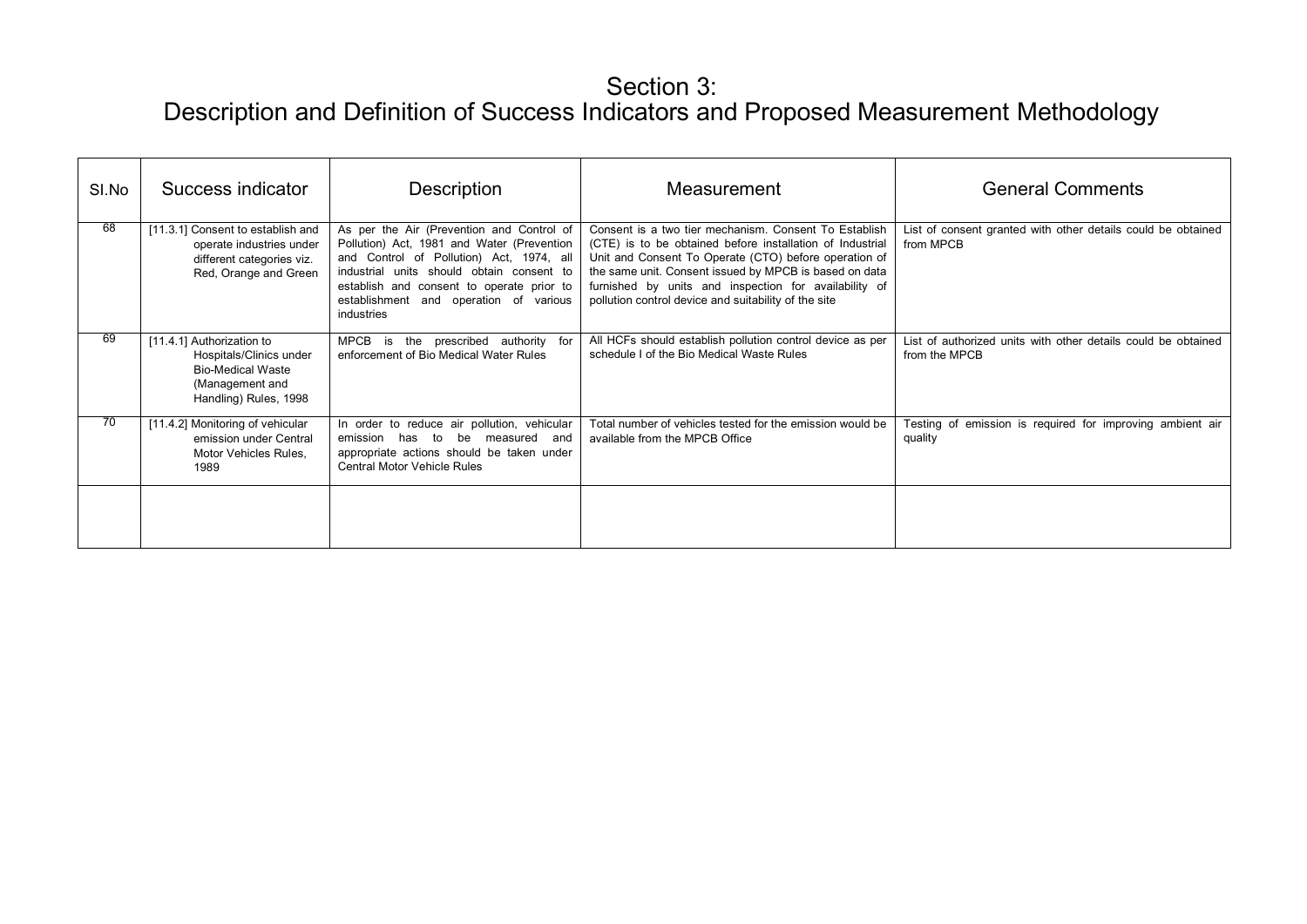#### Section 4: Specific Performance Requirements from other Departments

| Location<br>Type      | <b>State</b> | Organisation<br>Type | Organisation<br>Name                                   | <b>Relevant Success</b><br>Indicator                        | What is your<br>requirement<br>from this<br>organisation | Justification for this<br>requirement                                                                          | Please quantify your<br>requirement from<br>this Organisation | What happens if<br>your requirement<br>is not met.                                                |
|-----------------------|--------------|----------------------|--------------------------------------------------------|-------------------------------------------------------------|----------------------------------------------------------|----------------------------------------------------------------------------------------------------------------|---------------------------------------------------------------|---------------------------------------------------------------------------------------------------|
| Central<br>Government |              | Ministry             | Ministry of<br>Environment, Forest<br>& Climate Change | [1.1.1] Seedlings<br>raised in nurseries                    | <b>Financial Support</b>                                 | Conservation and restoration of<br>degraded forests/wastelands<br>(Artificial Regeneration)                    | To produce 9 lakh seedlings                                   | The degraded<br>forests/wastelands will not<br>improve                                            |
|                       |              |                      | $-do-$                                                 | [1.2.1] Extent of area<br>maintain                          | Financial support                                        | Once created it is a committed<br>liability to maintain                                                        | For maintaining 600 Ha.<br>plantation                         | Maintenance operation shall<br>suffer causing failure                                             |
|                       |              |                      | $-do-$                                                 | [1.3.1] Extent of<br>existing forest<br>enriched.           | Financial support                                        | Once created it is a committed<br>liability to maintain                                                        | For maintaining 300 Ha.<br>plantation                         | Maintenance operation shall<br>suffer                                                             |
|                       |              |                      | $-do-$                                                 | [1.4.1] Vacancy filling<br>and maintenance                  | Financial support                                        | Casualty needs filling and<br>maintenance                                                                      | For raising 6000 Ha.<br>plantation                            | Maintenance operation shall<br>suffer                                                             |
|                       |              |                      | $-do-$                                                 | [2.1.2] Raising of<br>seedlings in nursery                  | Financial support                                        | Afforestation by AR and existing<br>forests improved by ANR                                                    | For raising above 1000 Ha.<br>plantaion                       | Degraded forests/existing<br>forests will not improve                                             |
|                       |              |                      | Ministry of<br>Agriculture                             | [2.2.1] Advance work<br>of raising seedlings                | <b>Financial Support</b>                                 | Restoration of degraded<br>bamboo forests                                                                      | For Afforestation of 1600 Ha<br>with bamboo species           | Degraded bamboo forests<br>will not improve                                                       |
|                       |              |                      | $-do-$                                                 | [2.2.3] Older bamboo<br>plantation in forest<br>area        | Financial support                                        | Once created has to maintain<br>for successful afforestation                                                   | Maintaining 3500 ha of<br>bamboo plantation                   | Created successful<br>plantation may fail later                                                   |
|                       |              |                      | Ministry of AYUSH                                      | [2.3.1] Nursery for<br><b>MPCDA</b>                         | <b>Financial Support</b>                                 | In-situ and ex-situ conservation<br>of medicinal plants is possible<br>only with quality planting<br>materials | Medicinal area of 400 ha will<br>be created                   | Loss of valuable diverse<br>medicinal plants                                                      |
|                       |              |                      | Ministry of AYUSH                                      | [2.3.2]Seedlings for<br>augmentation of<br>medicinal plants | <b>Financial sanction</b>                                | In-situ and ex-situ conservation<br>of medicinal plants is possible<br>only with quality planting<br>materials | Medicinal area of 400 ha will<br>be created                   | Medicinal plants require<br>augmentation if not highly<br>valued rare plants shall<br>vanish soon |
|                       |              |                      | Ministry of EF & CC                                    | $[3.1.1]$ Length of<br>Fireline                             | Financial support                                        | Fire heavily licked and<br>impoverished our vegetation                                                         | For creating 100 Kms.<br>fireline                             | Forest and its wealth is<br>reduced                                                               |
|                       |              |                      | $-do-$                                                 | $[3.2.1]$ Length of<br>Fireline to maintain                 | Fund support                                             | Protection of forests from fire                                                                                | For maintaining 100 Kms.<br>fireline                          | Frequent Forest Fire occur                                                                        |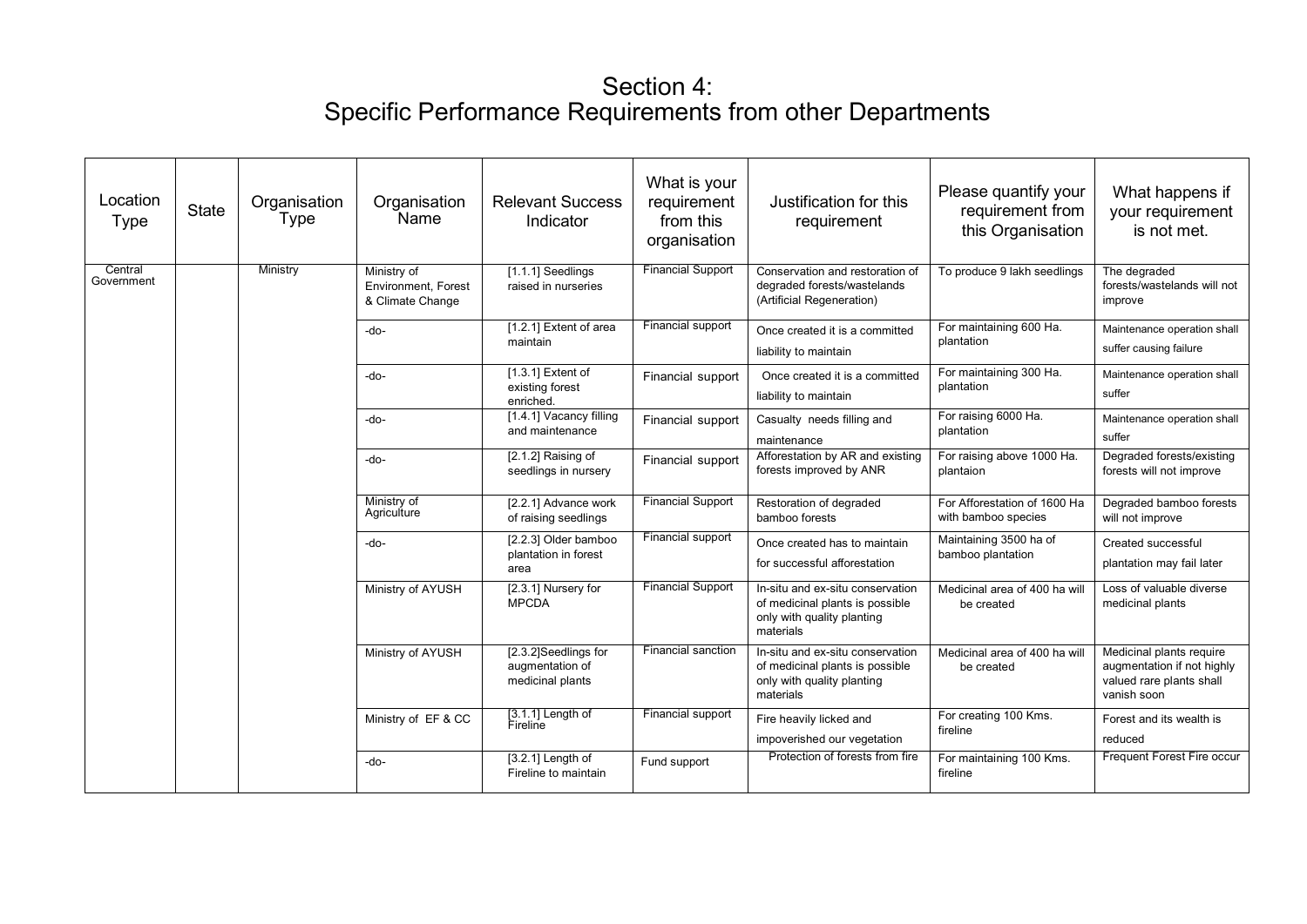#### Section 4: Specific Performance Requirements from other Departments

| Location<br><b>Type</b> | <b>State</b> | Organization<br><b>Type</b> | Organization<br>Name            | <b>Relevant Success</b><br>Indicator                                                                  | What is your<br>requirement<br>from this<br>organization                          | Justification for this<br>requirement                                                                                       | Please quantify<br>your<br>requirement<br>from this<br>Organization                         | What happens if<br>your requirement<br>is not met.                                |
|-------------------------|--------------|-----------------------------|---------------------------------|-------------------------------------------------------------------------------------------------------|-----------------------------------------------------------------------------------|-----------------------------------------------------------------------------------------------------------------------------|---------------------------------------------------------------------------------------------|-----------------------------------------------------------------------------------|
| Central<br>Government   |              | Ministry                    | Ministry of EF & CC             | [3.3.1] Fire watchers<br>engaged                                                                      | Financial support                                                                 | Protection of forests from fire.<br>encroachment and other biotic<br>interferences                                          | Funds for engaging 100<br>labors                                                            | Frequent Forest Fires,<br>encroachment and<br>other biotic<br>interferences occur |
|                         |              |                             | $-do-$                          | [3.4.1] Fire protection<br>squad                                                                      | Financial support                                                                 | Protection from illegalities to<br>prevent, protect and increase<br>forest wealth                                           | Fire Squad shall be placed<br>in 8 districts                                                | Frequent Forest Fires,<br>encroachment and<br>other biotic interference           |
|                         |              |                             | $-do-$                          | [5.1.1] Divisions to<br>cover                                                                         | Timely approval of<br><b>Working Plans</b>                                        | Sustainable management of the<br>forests with peoples<br>participation                                                      | To approve Working Plans<br>of 4 forest divisions                                           | Forestry activities have<br>to be carried out<br>without long term<br>planning    |
|                         |              |                             | $-do-$                          | [6.1.1] Implementation<br>of WL Management/<br>Conservat ion Plan                                     | Financial and<br><b>Technical Support</b>                                         | Conservation of Wildlife in<br>protected areas is to be done as<br>per approved Wildlife<br>Management/Conservation<br>Plan | To implement<br>management plan for 10<br>protected areas                                   | Loss of Wildlife and<br>their habitats                                            |
|                         |              |                             | -do-                            | [6.2.1] Relocation of<br>families                                                                     | Financial and technical<br>support                                                | To make inviolate area of<br>wildlife habitat                                                                               | Rs 1450 lakh to<br>compensate villagers                                                     | Wild animal and their<br>habitats are dwindling<br>fastly                         |
|                         |              |                             | $-do-$                          | [6.3.1] No. of EDCs<br>involved in Wildlife<br>management<br>including detection of<br>wildlife crime | Financial support of<br>MoEF&CC. Moral and<br>man power support from<br>community | Preservation of existing wildlife<br>by providing healthy habitats for<br>them                                              | To activate and motivate<br>70 nos. Eco Development<br>Committees in wildlife<br>protection | Financial and<br>Community support is a<br>must for successful<br>conservation    |
|                         |              |                             | $-do-$                          | [6.4.1] Wetlands<br>covered                                                                           | Financial support                                                                 | Preservation of existing<br>Wetlands by providing healthy<br>habitats for plants and animals                                | To manage recognized<br>wetlands                                                            | Wildlife habitats<br>degrade                                                      |
|                         |              |                             | Min of Tourism and<br>MoEF & CC | [7.2.1] Implementation<br>of developmental<br>activity                                                | <b>Technical and financial</b><br>support                                         | Tourism is one potential for<br>development of the state                                                                    | Visitors of thousand<br>foreigners and outsiders<br>are expected                            | Eco-tourism<br>development shall<br>suffer                                        |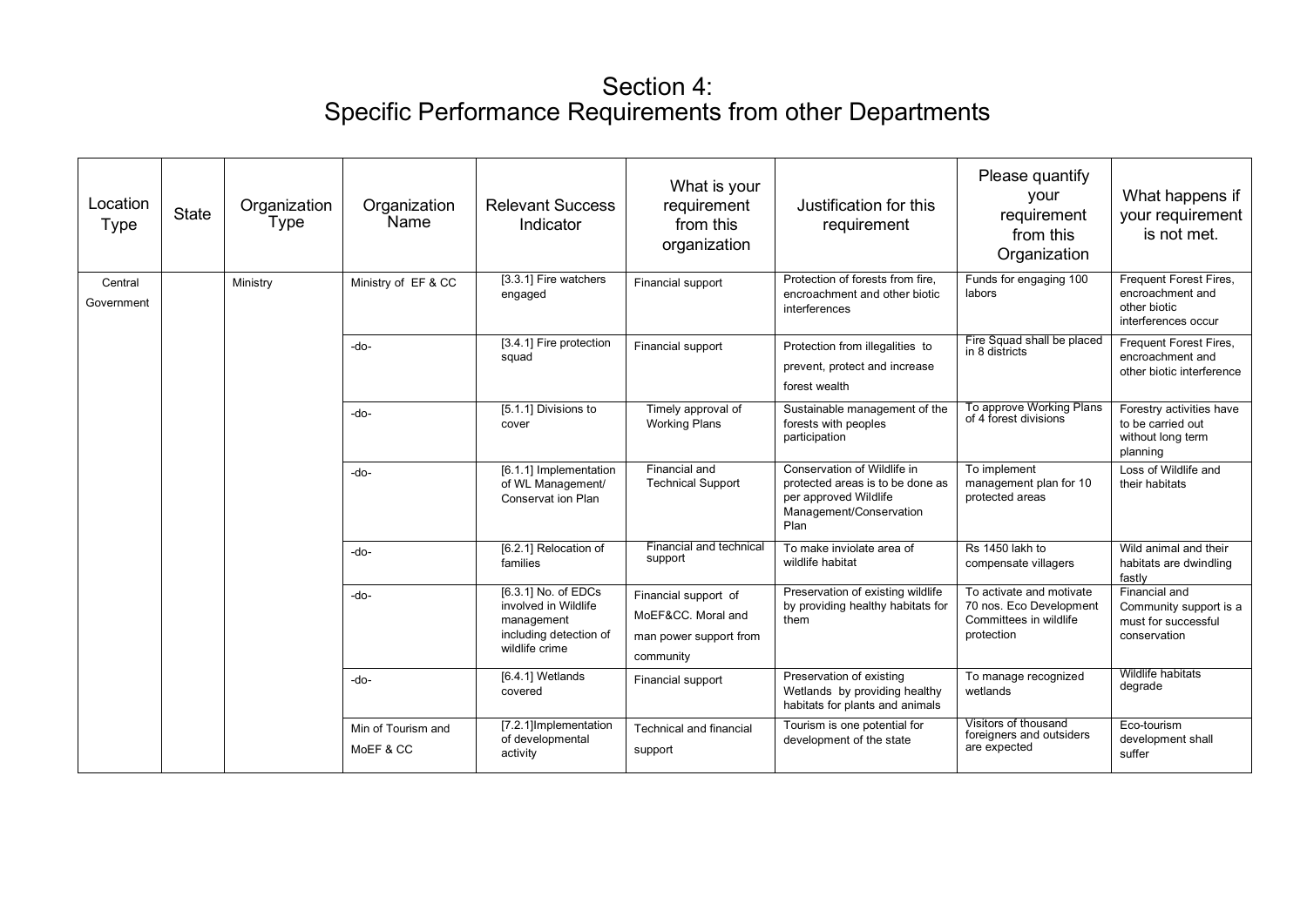## Section 4:

# Specific Performance Requirements from other Departments

| Location<br>Type      | State | Organisation<br>Type | Organisation<br>Name | Relevant<br><b>Success</b><br>Indicator                 | What is your<br>requirement<br>from this<br>organisation | Justification for this<br>requirement                                              | Please quantify<br>your requirement<br>from this<br>Organisation                   | What happens if<br>your requirement<br>is not met.                |
|-----------------------|-------|----------------------|----------------------|---------------------------------------------------------|----------------------------------------------------------|------------------------------------------------------------------------------------|------------------------------------------------------------------------------------|-------------------------------------------------------------------|
| Central<br>Government |       | Ministry             | MoEF & CC            | [8.1.1] Plantation<br>under Green India<br>Mission      | Financial sanction                                       | Waste and degraded lands are<br>to develop to mitigate Climate<br>Change impact.   | Area covering 7000 ha of<br>community and forest area<br>is being taken up for GIM | Afforestation work to<br>mage Green India shall<br>fail.          |
|                       |       |                      | $-do-$               | [9.1.1]<br>Strengthening of<br><b>GIS Cell</b>          | Financial and<br>technical                               | Strengthening of GIS Cell is<br>required for efficient forest<br>management        | To strengthen departmental<br>GIS Cell                                             | Lack of modern and<br>updated techniques for<br>forest management |
|                       |       |                      | $-do-$               | [11.1.2]<br>Frequency of<br>water quality<br>monitoring | Financial<br>and<br>technical support                    | Monitoring of water quality is<br>required for assessment of<br>impurities present | To function all monitoring<br>stations                                             | Lack of proper monitoring<br>of water quality                     |
|                       |       |                      |                      |                                                         |                                                          |                                                                                    |                                                                                    |                                                                   |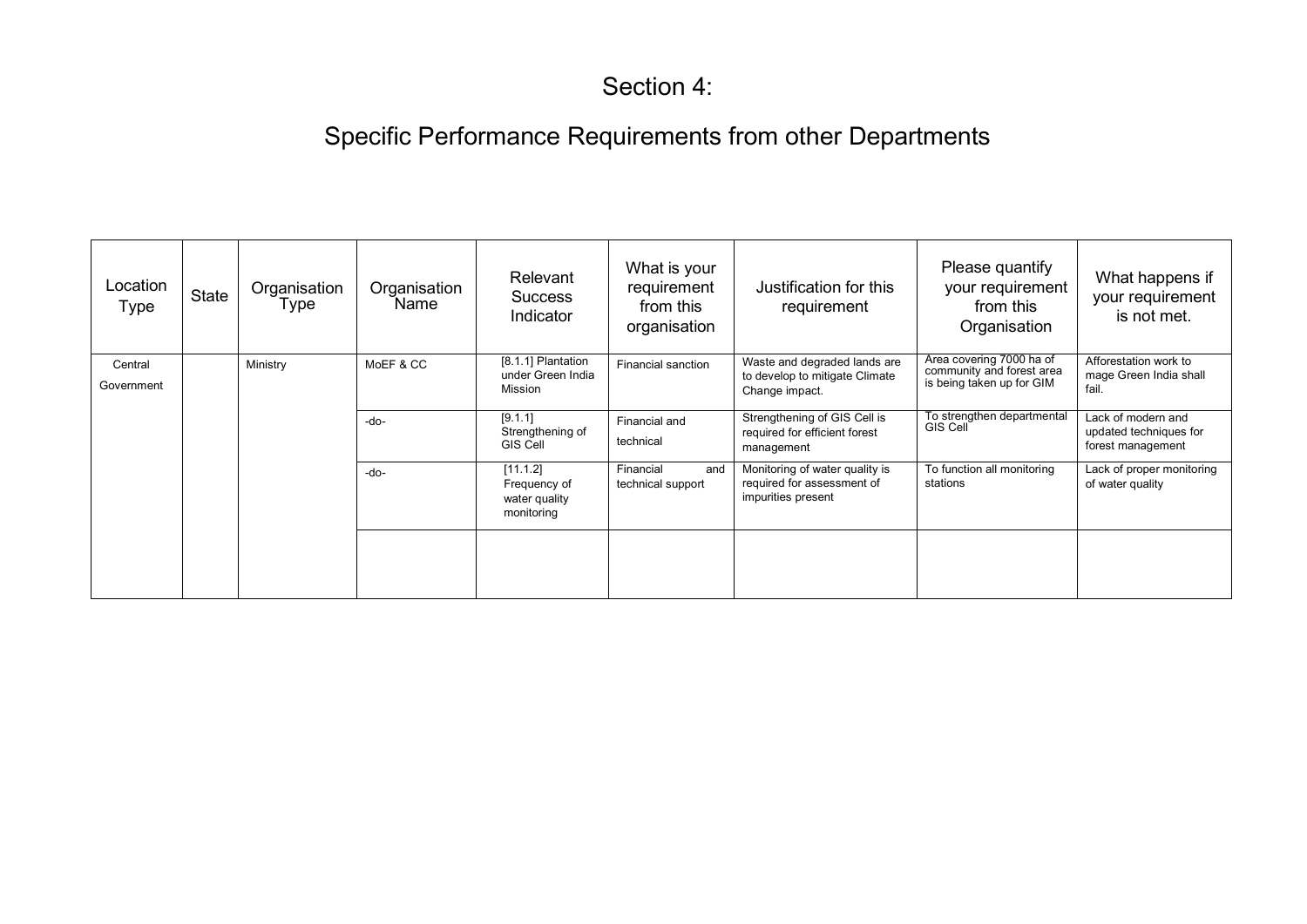#### Section 5: Outcome/Impact of the department

| Outcome/Impact of<br>Department/Ministry                                                         | Jointly responsible for<br>influencing this outcome /<br>impact with the following<br>department (s) / jointly<br>responsible for influencing this<br>outcome/impact with the<br>following departments/<br>ministries | <b>Success</b><br>Indicator                                                          | Unit | FY 15/16 | FY 16/17 | FY 17/18       | FY 18/19       | FY 19/20 |
|--------------------------------------------------------------------------------------------------|-----------------------------------------------------------------------------------------------------------------------------------------------------------------------------------------------------------------------|--------------------------------------------------------------------------------------|------|----------|----------|----------------|----------------|----------|
| .Conservation and restoration of<br>degraded forests with tree spp<br>by Artificial Regeneration | Ministry of Environment, Forest and<br>Climate Change; State Environment,<br>Forest and Climate Change Department<br>and Local Community                                                                              | [1.2.1] Extent of degraded<br>forest maintain/afforest                               | Ha.  | 2070     | 600      | 600            | 650            | 700      |
| 2. Improvement in quality of<br>existing forests by Aided Natural<br>Regeneration (ANR)          | Ministry of Environment, Forest and<br>Climate Change, Govt. of India the<br>concerned Departments of the State Govt.                                                                                                 | [1.3.1] Extent of existing forest<br>restocked/enriched                              | Ha.  | 1065     | 300      | 300            | 700            | 700      |
| 3. Involvement of local<br>communities in scientific<br>management of the forests                | Ministry of Environment, Forest and<br>Climate Change, the State Govt. and the<br>Village Committee                                                                                                                   | [1.5.1] No. of VFDCs involved<br>in afforestation programs such<br>as NAP, NABM etc. | Nos. | 373      | 250      | 200            | 230            | 240      |
| 4. Protection of forest from fire.<br>encroachment and other biotic<br>interferences             | Ministry of Environment, Forest and<br>Climate Change, the State Govt. and the<br><b>Village Councils</b>                                                                                                             | [3.1.1]Creation of fireline                                                          | Km   | 100      | 100      | 100            | 150            | 180      |
|                                                                                                  |                                                                                                                                                                                                                       | [3.3.1] Engaging fire watchers<br>for watch and ward forest                          | Nos. |          |          | 100            | 120            | 150      |
| 5. Scientific Management of<br>Forests                                                           | Regional office of the Ministry of<br>Environment, Forest and Climate Change,<br>Shillong                                                                                                                             | [5.2.1] No. of approved<br>Working Plan under<br>implementation                      | Nos. | 5        | 4        | $\overline{4}$ | $\overline{7}$ | 8        |